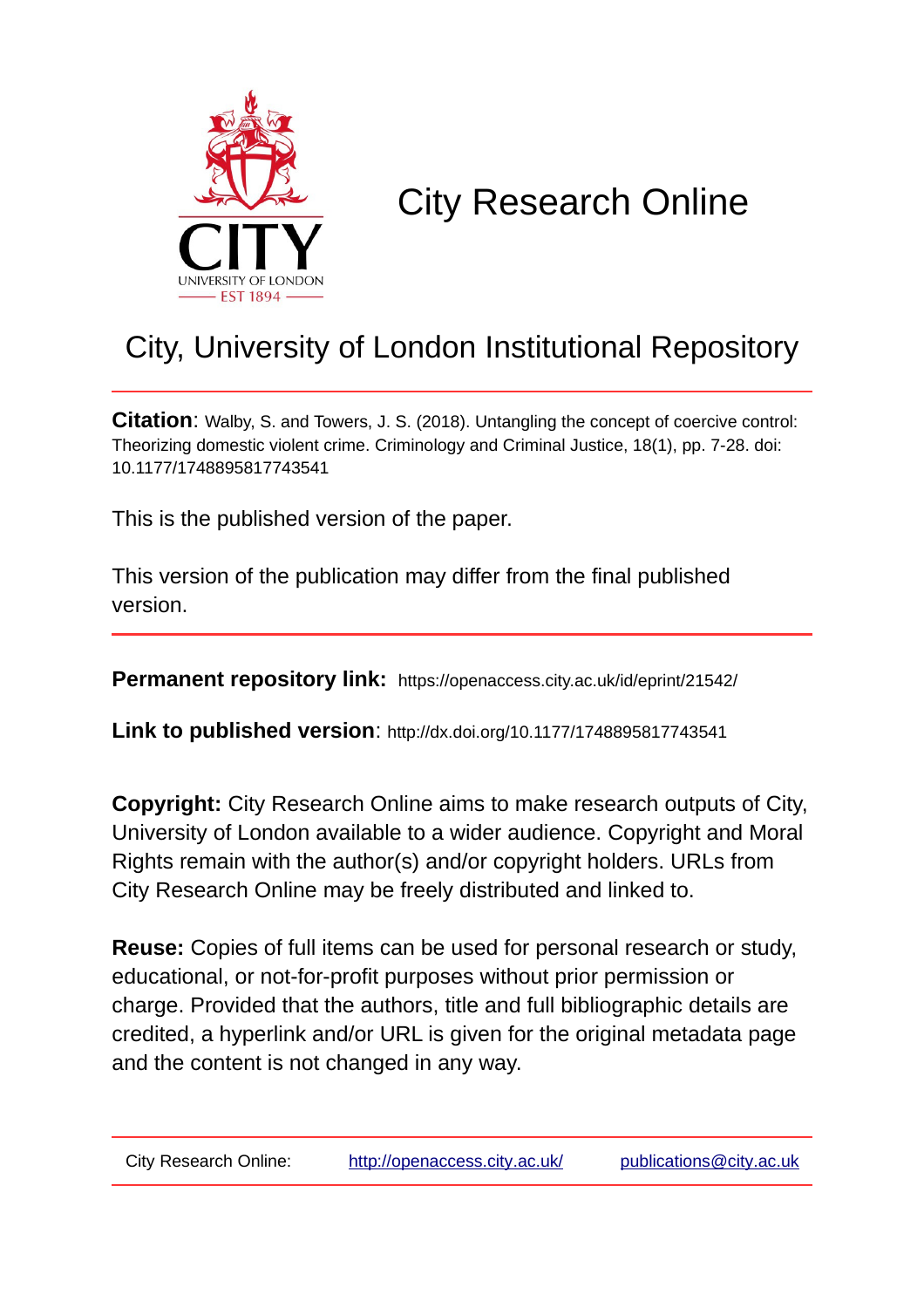**7435[41](http://crossmark.crossref.org/dialog/?doi=10.1177%2F1748895817743541&domain=pdf&date_stamp=2018-01-07)** CRJ0010.1177/1748895817743541Criminology & Criminal Justice**Walby and Towers**

*Article*

# **Untangling the concept of coercive control: Theorizing domestic violent crime**

Criminology & Criminal Justice 2018, Vol. 18(1) 7–28 © The Author(s) 2018



DOI: 10.1177/1748895817743541 [journals.sagepub.com/home/crj](https://journals.sagepub.com/home/crj
)



**Sylvia Walby** Lancaster University, UK

**Jude Towers**

Lancaster University, UK

#### **Abstract**

The article assesses three approaches to domestic violence: two that use the concept of 'coercive control' and one that uses 'domestic violent crime'. These are: Stark's concept of coercive control; Johnson's distinction between situational couple violence and intimate terrorism, in which coercive control is confined to the latter; and that of domestic violent crime, in which all physical violence is conceptualized as coercive and controlling. The article assesses these three approaches on seven issues. It offers original analysis of data from the Crime Survey for England and Wales concerning variations in repetition and seriousness in domestic violent crime. It links escalation in domestic violent crime to variations in the economic resources of the victim. It concludes that the concept of domestic violent crime is preferable to that of coercive control when seeking to explain variations in domestic violence.

# **Keywords**

Coercive control, Crime Survey for England and Wales, domestic violence, domestic violent crime, gender, violence

# **Introduction**

Domestic violence is an important form of coercion; a serious violent crime; and a cause and consequence of gender inequality. Frustrated with the limitations of the traditional approach to crime, a new field has emerged that treats domestic violence as if it has a distinctive aetiology, developing new concepts, including that of 'coercive control'. But

#### **Corresponding author:**

Sylvia Walby, Sociology, Lancaster University, Lancaster, LA1 4YW, UK. Email: [s.walby@lancaster.ac.uk](mailto:s.walby@lancaster.ac.uk)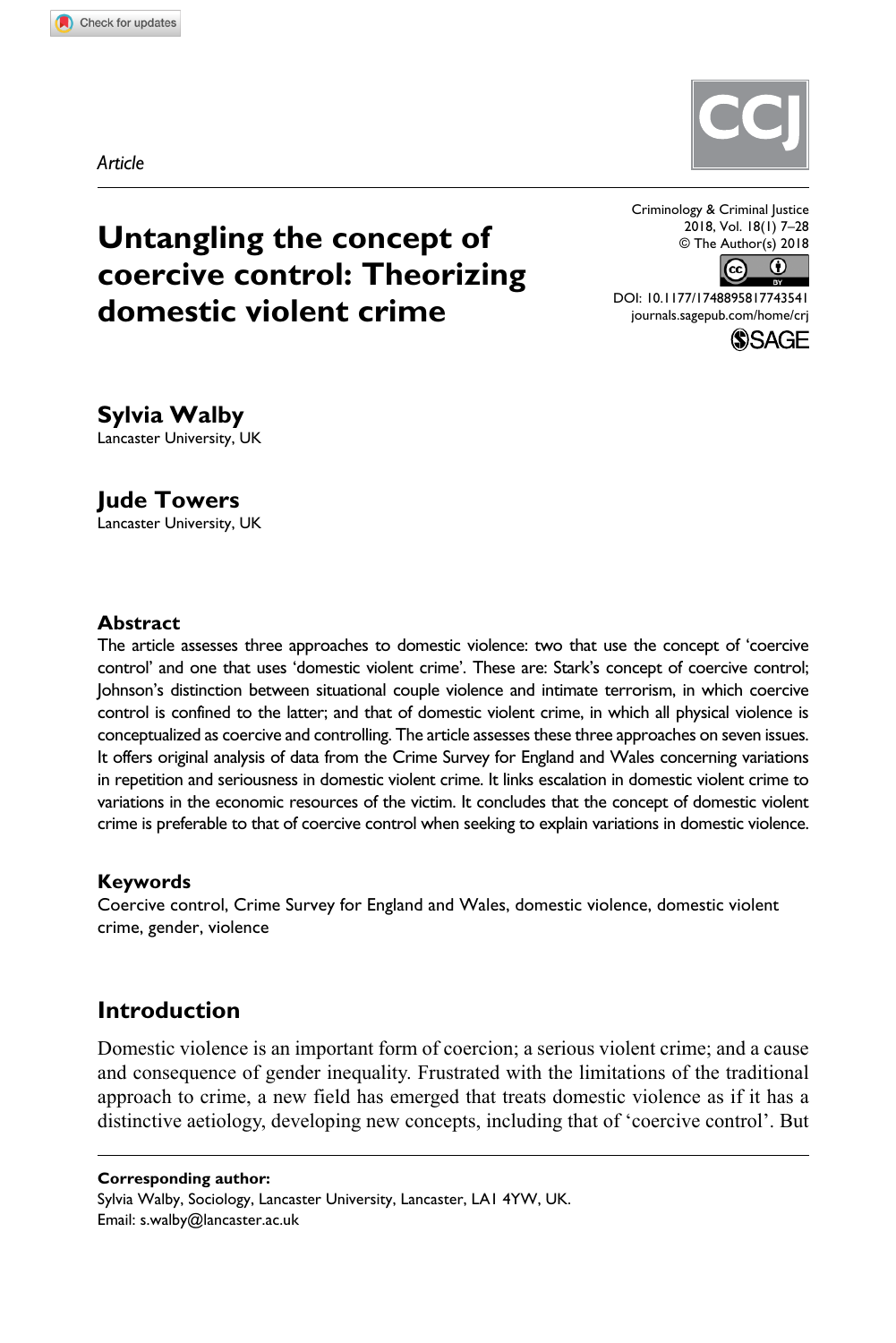is domestic violence really so different from other forms of violence that it needs separate concepts? This article offers a different solution to the limitations of the traditional approach that enables the strengths of the new and the old to be synthesized to provide a better way to conceptualize and measure domestic violence, mainstreaming these new insights about domestic violence into the analysis of violent crime.

The concept of coercive control arose out of the debate about the disputed nature, extent and distribution of domestic violence: whether domestic violence is primarily rooted in men's control of women (Dobash et al., 1992) or is gender symmetrical (Straus, 1979). Attempts to address this generated a dualistic typology, dividing domestic violence into two kinds: one, which is serious, exhibits coercive control and is gender asymmetrical; and the other, which is less serious, does not involve coercive control and is gender symmetrical (Johnson, 1995, 2008). Further distinctions arise from differences in the approach to the relationship between violence and coercion, with a developing focus on coercive control (Stark, 2007). This focuses on gendered motivation in generating the most extreme forms of domestic violence. There is a third approach: domestic violent crime (violent crimes perpetrated by intimate partners and other family members), which is gender asymmetrical and in which violence escalates over time if the resilience of the victims is compromised because of lack of access to structural, especially economic, resources (Walby et al., 2016). This third approach focuses on the relationship between violence, economy and society; rather than on ideas and motives.

In developing this third approach of domestic violent crime, first, we clarify confusions in definitions of domestic violence. In particular, the definition of violence in criminal law includes not only the act but also the harm. When harm as well as act is included, the gender asymmetry of domestic violence becomes visible (Walby and Towers, 2017; Walby et al., 2014). Second, we identify and correct the consequences of a measurement error. Domestic violence does not divide into two stable forms: gendered coercive control and ungendered non-coercion. When *all* violent crimes (physical acts causing harm such as injury, fear or alarm that pass the threshold of criminal law) are measured, the gender asymmetry across all levels of seriousness and repetition, including low levels of non-injurious domestic violence, becomes visible. This is preferable to a focus on victims or on a sub-set of violent crimes (Walby et al., 2014, 2016).

The theoretical implication is to challenge the thesis (Johnson, 1995, 2008) of a distinction between two discrete types of domestic violence that are internally stable over time. It is more likely that there is potential escalation from less serious to more serious over time, for any given victim; variation is more likely to indicate differences in points in the escalating trajectory. The identification of new patterns of domestic violence that flow from changes in its conceptualization has implications for the theorization of the relationship between violence and wider social changes.

There are seven issues over which the three approaches take different positions: first is the relationship between 'violence' and 'coercion'; second, the place of the 'act' and the 'harm' in the definition, in particular if both are necessary; third, 'repetition' and how the component events in a series can be identified; fourth, 'seriousness', and whether a hierarchy can be identified; fifth, whether explanation of variations in domestic violence is centred in the motivation of the offender or the resilience of the victim; sixth, whether variations in seriousness and repetition are understood as indicating different 'stable forms' or a trajectory of 'escalation'; and, seventh the approach to gender.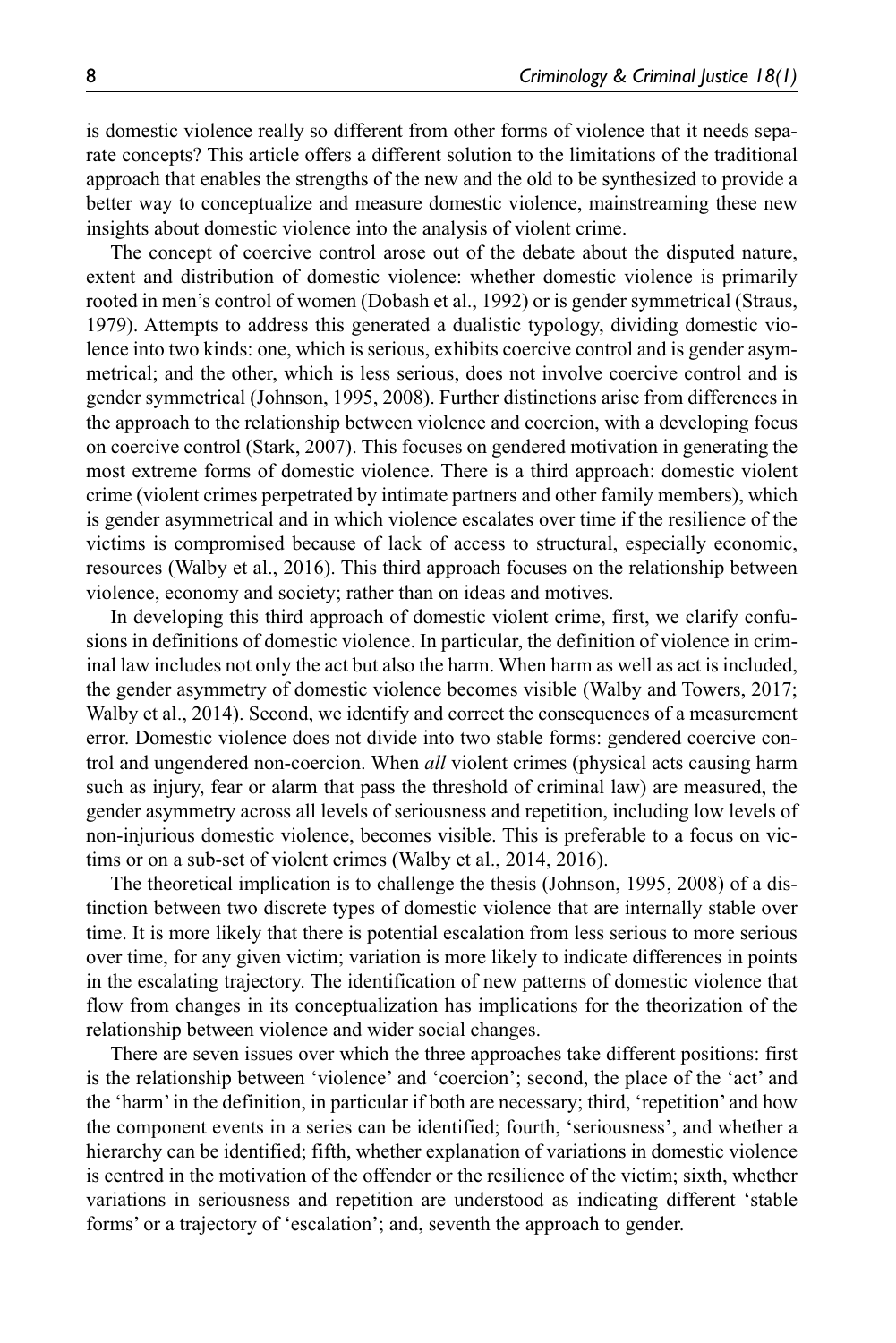# **The Development of Diverse Conceptualizations of Domestic Violence**

There are three main approaches to the conceptualization of domestic violence, of which coercive control is one. This section reviews the development of these, through the lens of the seven issues identified above.

#### *The disputed gendering of domestic violence*

The gendering of domestic violence is disputed: whether it is primarily men's control over women (Dobash and Dobash, 1992; Schechter, 1982; Stark, 2007, 2010), gender symmetrical (Archer, 2000; Straus, 1979) or some mix of the two (Johnson, 1995, 2008; Myhill, 2015).

The understanding of domestic violence as patriarchal control was developed in the work of Schechter, Dobash and Dobash, and Stark among others: repeated acts of violence, along with various kinds of threats, used predominantly by men to control their partners. Schechter, who introduced the concept of 'coercive control' (Kuennen, 2007), considered that it was the physical violence that generated the control, which, once deployed, did not need to be repeated to gain compliance. Stark, by contrast, considered physical violence only one of four components of coercive control, alongside non-physical tactics such as isolation and belittling. In Stark's approach, physical violence is not the initial source of the control, thus he is able to argue that physical violence is declining, while other forms of coercive control are increasing.

By contrast, Archer (2000), Straus (1979) and others argued that domestic violence was perpetrated and experienced by both women and men, and is not gendered asymmetrical power. Archer and Straus both predominately utilize survey evidence to support their conclusions. Straus devised a survey that asked about the different methods used in families to address conflict, ranging from verbal abuse to physical violence, based on a typology of *actions*: the Conflict Tactics Scale (CTS).

In response to Straus, Dobash et al. (1992) argued that introducing information on 'context and control', that is, harms and motivation as well as act, would reveal the inherently uneven gendered distribution in domestic violence.

Because the CTS concerns actions and excludes harms, it is incompatible with the concept of 'crime', which always embeds harms as well as actions within the definition of specific crimes. An action from a man to a woman is more likely to cause physical injury than the same action from a woman to a man. For example, the British Crime Survey found that a minor act led to physical injury in 49 per cent of instances for female victims but only 36 per cent of instances for male victims; for severe acts, the difference was 77 per cent and 56 per cent respectively (Walby and Allen, 2004: 37–38).

# *Are there different types of domestic violence?*

Johnson (1995, 2008) attempted to reconcile the polarized positions held by Straus and the Dobashes by arguing that two different types of domestic violence exist, revealed in two different forms of data. Special samples from refuges, police and courts collected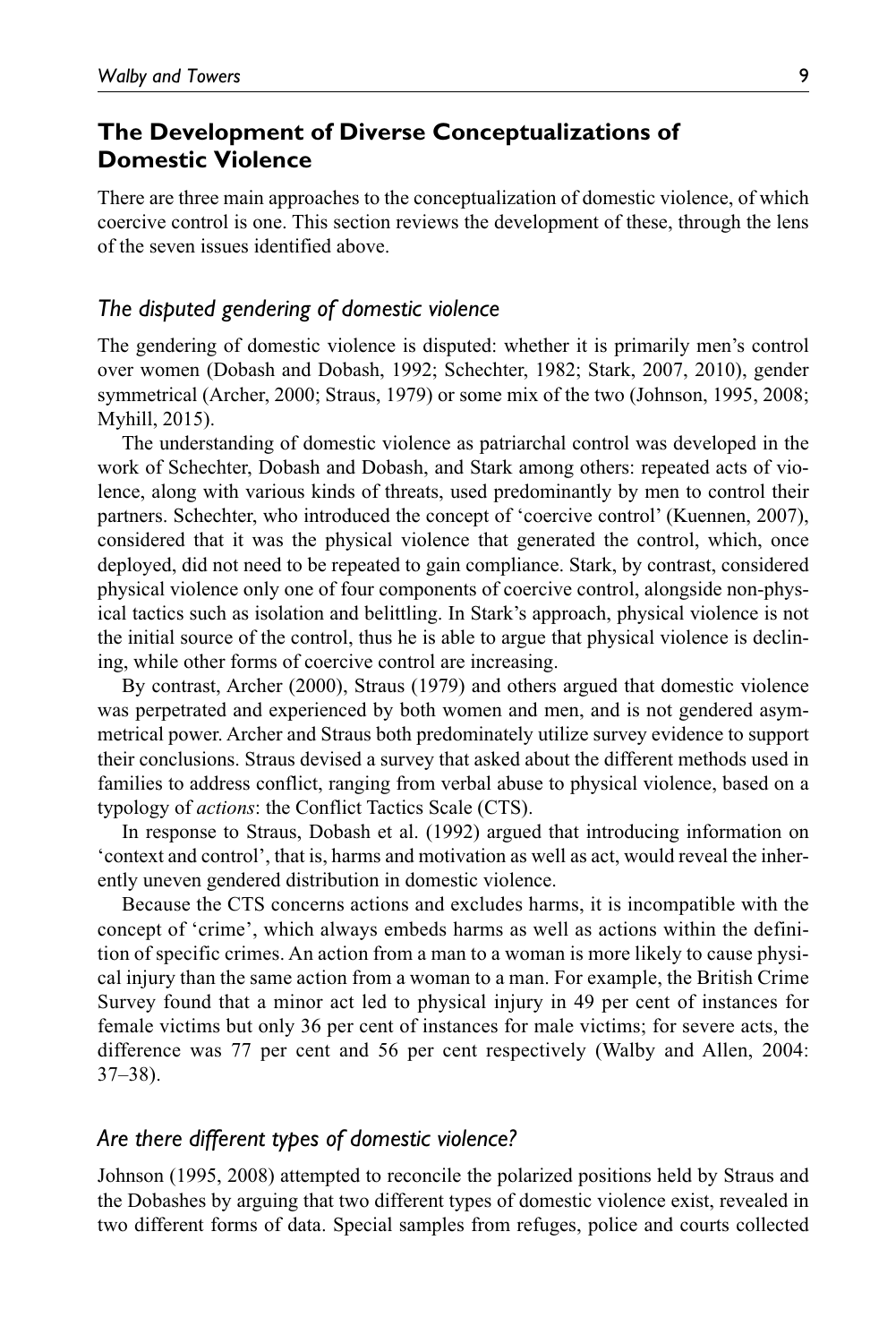data from only the most abused and generated a picture of patriarchal (or intimate) terrorism against women. Whereas, samples from the general population tended to exclude the most abused, generating a picture of violence which was less serious and non-controlling (situated, or common, couple violence). Thus, Johnson concluded that there were at least two (indeed four) types of domestic violence made visible by different methodologies.

Johnson's influential typology has underpinned risk assessment methodologies, such as CAADA-DASH, which is used to assess whether victims of domestic violence have standard, moderate or high risk of serious harm in the UK (Robinson and Howarth, 2012; Robinson et al., 2016). Only a high risk is considered to justify significant intervention from police and other agencies.

However, the variation in seriousness and repetition may not be the consequence of a stable type, but instead be the stage of escalation the violence has reached. Escalation is an alternative explanation of the variation found. If domestic violence has a tendency to escalate, then risk assessment instruments like CAADA-DASH are not able to differentiate between victims facing low or high danger. It inappropriately narrows the focus of activity of funded public bodies such as the police onto a very few women, thereby missing the opportunity for early intervention before escalation for many others who report domestic violence.

Johnson claims surveys cannot capture the experiences of the most abused women. However, Walby et al. (2014) found that in the Crime Survey for England and Wales (CSEW), high frequencies of violent crimes against the same victim were reported to (and recorded in) the survey. Although, official estimation methods of the CSEW 'cap' these at a maximum of five (currently under review), when this 'cap' is removed and all violent crimes reported to the survey are included in the estimates, gender asymmetry in domestic violent crime significantly increases. Thus, the empirical problem on which Johnson's work is premised – that surveys do not find the gender asymmetry in domestic violence to the same extent that other sources do because they cannot capture high frequency victims – is rendered a non-problem. The practice of 'capping' has been routine in most victimization surveys. In the CSEW all series incidents have been capped at five since the survey's inception in 1982 (Hough and Mayhew, 1983). The US National Crime Victimization Survey (NCVS) traditionally removed all series (six or more incidents) victimization reports from national estimates, thereby 'capping' any series at zero; it now 'caps' at 10 per six-month period. The national survey in Mexico (*Encuestas Nacionales Sobre Iseguridad*) 'caps' at five incidents (Planty and Langton, 2013); and the Canadian crime survey caps at three (Nazaretian and Marolla, 2013). When measurement is improved to include all reported events, gender asymmetry, not symmetry, is found.

#### *Stark and coercive control*

Stark's (2007, 2010) position has similarities with Johnson in that there are two forms of domestic violence, patriarchal/intimate terrorism and common/situational couple violence. The issue for both Johnson and Stark is how to distinguish between the 'really bad' and the 'not so bad'. They both assume these two forms have internal stability.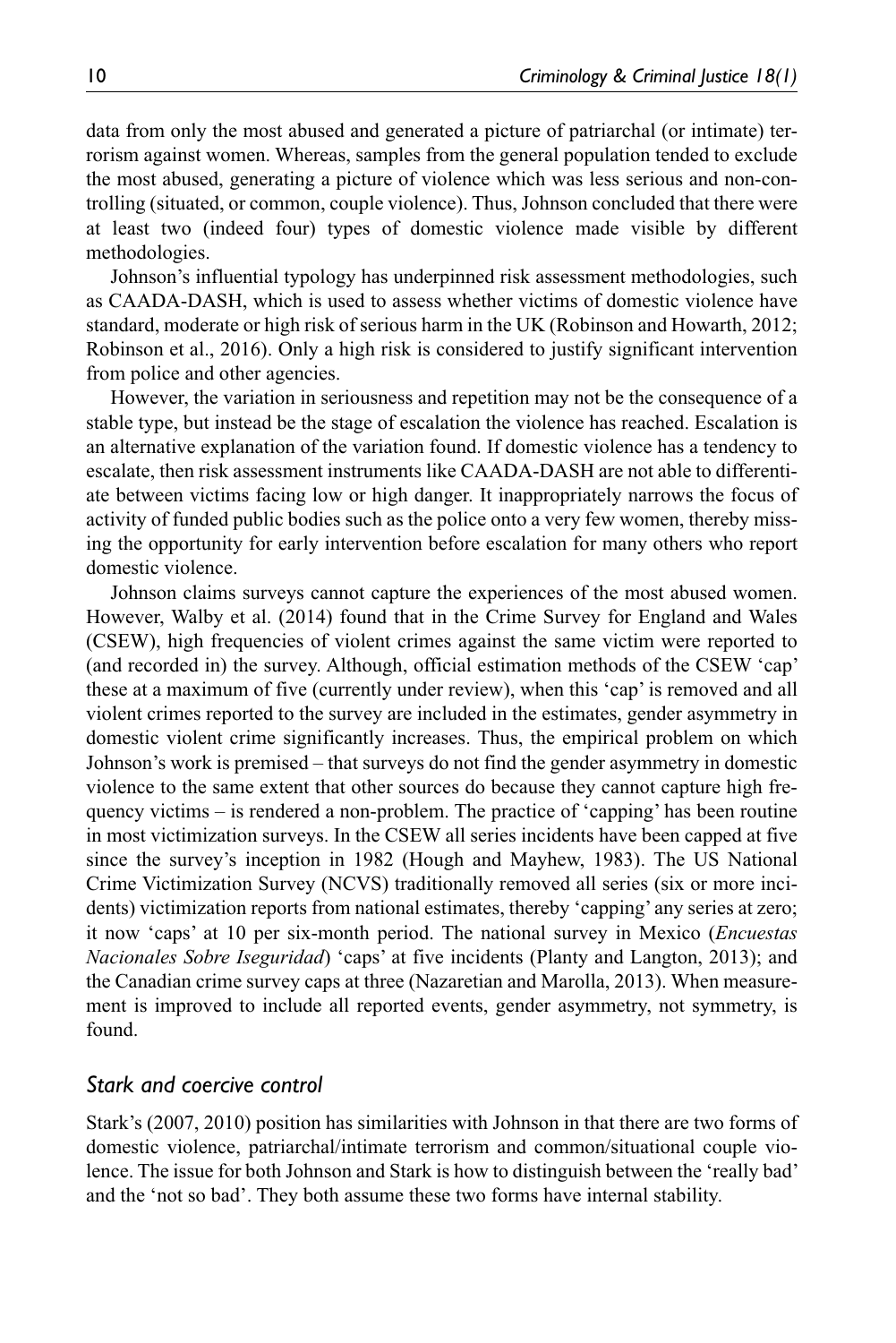Stark (2007, 2010) distinguishes between 'coercive control' and 'fights within couples involving physical force'. Stark's concept of coercive control focuses on the motivation of the perpetrator. He considers coercive control to be more detrimental to women's well-being than physical violence because, he suggests, not all acts of physical violence are coercive or controlling, 'I exclude what I call "fights" involving physical force from the category of abuse' (Stark, 2010: 202). Stark (2010: 207) argued 'that the majority of violent acts identified by population surveys fell into the category of "fights" and should not be considered "abuse"'. He suggests that gendered asymmetries are found in practices of 'coercive control', but not in such domestic 'fights'.

Stark (2010: 202) develops his argument while drawing on the notion that surveys find gender symmetry in domestic violence ('the evidence of gender parity in violent acts'). However, this gender symmetry is found to be spurious when the methodology is improved by counting all reported crimes and including harm within the definition of violence (crime).

Stark does not have robust quantitative evidence over time to support his claim that coercive control is increasing while physical domestic violence is falling. Measuring 'coercive control' is a challenge that has not yet been satisfactorily met, although some have attempted this. For example, Myhill (2015), using data from the CSEW, frames the issues as if centred on Starks's concept of 'coercive control' but actually seeks to distinguish empirically between Johnson's two major types of domestic violence, 'situational couple violence' and 'intimate terrorism'. Despite an ingenious methodology, he concludes that measuring coercive control cannot be done robustly with existing data.

Despite this lack of robust evidence, policy, practice and legislation are changing to give precedence to 'coercive control', including a change to the UK Home Office (2015: 3) definition of domestic violence in 2015, defining coercive behaviour as:

a range of acts designed to make a person subordinate and/or dependent by isolating them from sources of support, exploiting their resources and capacities for personal gain, depriving them of the means needed for independence, resistance and escape and regulating their everyday behaviour.

A new law that made it criminally illegal to 'engage in controlling/coercive behaviour in an intimate/family relationship' was passed in the UK in the Serious Crime Act 2015, s. 76. The Home Office (2016) 'Counting Rules for recorded crime' were updated in 2016 so that controlling/coercive behaviour is now classified as 8/67 within the category of 'Assault without injury 105A', as part of 'Violence against the person'. Under the Counting Rules, multiple incidents which are part of 'controlling and coercive behaviour' are now to be counted as 'one crime' of assault without injury, even if one or more of the multiple incidents involves assault amounting to Grievous Bodily Harm.

# *Conceptual confusion*

There is conceptual confusion around competing interpretations of the term 'coercive control' and disagreements about the relationship between physical violence and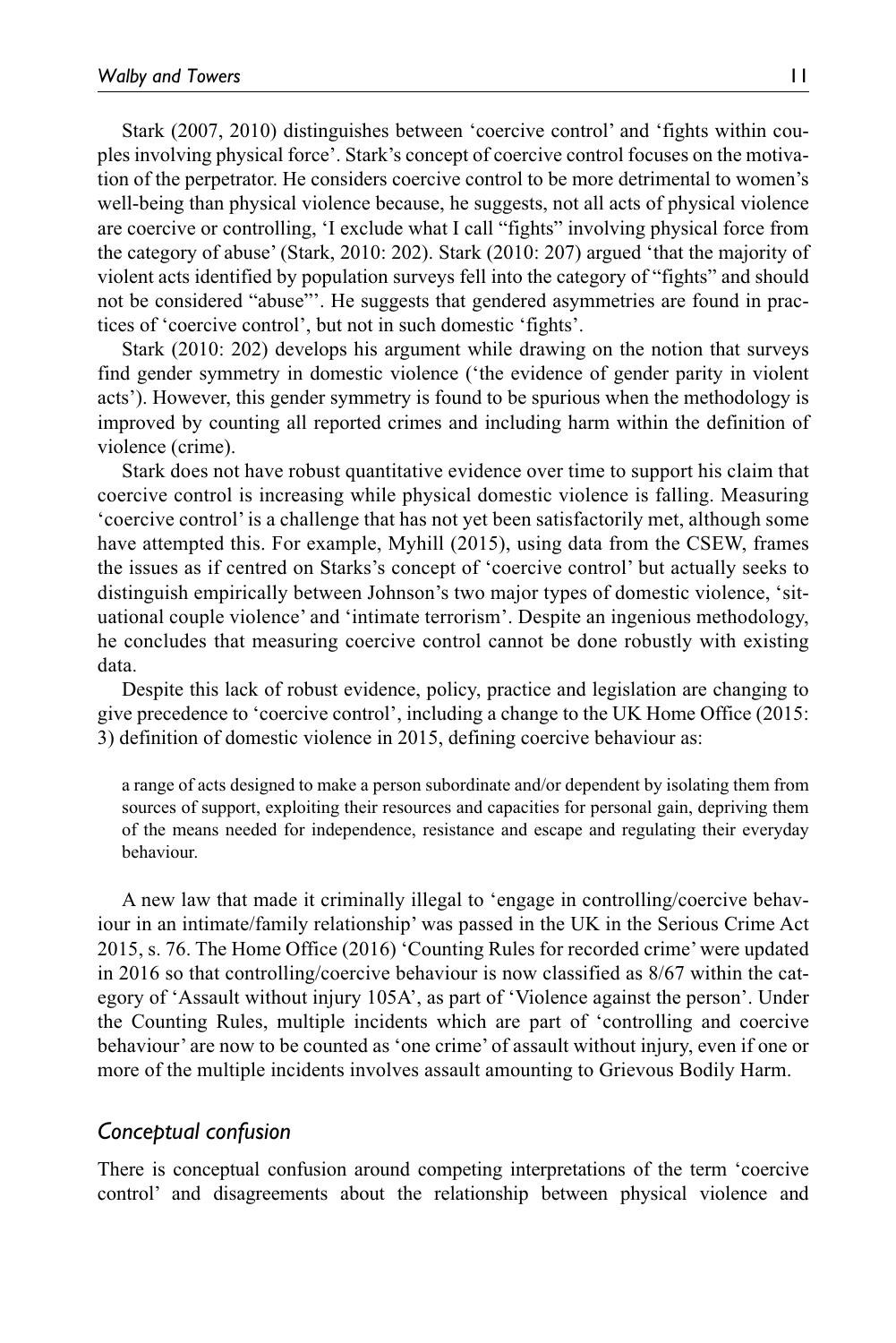non-physical coercion. The concept of coercive control is now being interpreted in public debate as focused on non-physical, psychological abuse, rather than the earlier focus on physical violence. This was used to justify the extension of the criminalization to repeated forms of non-physical coercive behaviour. There is a significant difference between this and the position of Stark and Johnson, between whom there are also important differences. For Johnson, the two major forms of domestic violence, situated couple violence and intimate terrorism, both involve physical violence, but only the second involves coercive control. For Stark, coercive control is central to the identification of a particularly abusive form of power and only some forms of physical violence are included.

# **Domestic Violent Crime**

There is a third approach, 'domestic violent crime', articulated by Walby et al. (2014, 2015, 2016, 2017). In this framework, all violence is already coercive and controlling by definition. If this position is adopted, the concept of coercive control adds little if anything to the analysis of violent crime; thus, domestic violent crime becomes the lead concept. There are other acts that are not physical violence and which can also be coercive and controlling (some of these will be criminal acts, such as arson, criminal damage, theft and fraud). The most important difference with Stark, is that no violent act is exempted from the category of coercive and controlling.

Since all violence, other than self-defence, is illegal under criminal law in the UK, 'violence' can be defined as 'violent crime' without limiting the range of violence included. Violent crime is defined by reference to both the act and the harm, at least one of which is usually physical. In the context of the UK, violence can be identified in the following forms: homicide; assault with injury; assault without injury; rape; sexual assault; threat to kill; threat to commit violence.

The 'domestic' is one gendered dimension of violent crime. There are five altogether: sex of victim; sex of perpetrator; perpetrator–victim relationship; sexual aspect; and, potentially, gender motivation. Domestic violent crime is violent crime committed by a domestic relation (intimate partner or other family member). The identification of domestic violent crime requires the identification of the relationship between perpetrator and victim to be mainstreamed into the analysis of violent crime. Domestic violent crime is a sub-set of violent crime, not a separate type of crime. This means that there is no assumption of an aetiology of domestic violence that is separate from other forms of violent crime.

The explanation of changes in domestic violent crime requires the development of a 'theory of change' not 'risk factors'; this is focused on changes in the wider societal context including changes in the economy, polity, civil society and other forms of violence (Walby, 2009). Walby et al. (2016) have identified changes in the economy as important by showing that the economic crisis of 2008 correlates with an increase in domestic violent crime; this suggests the causal pathway leads through the reduced resilience of the female victim consequent on changes produced in the crisis.

Table 1 summarizes the three approaches to domestic violence.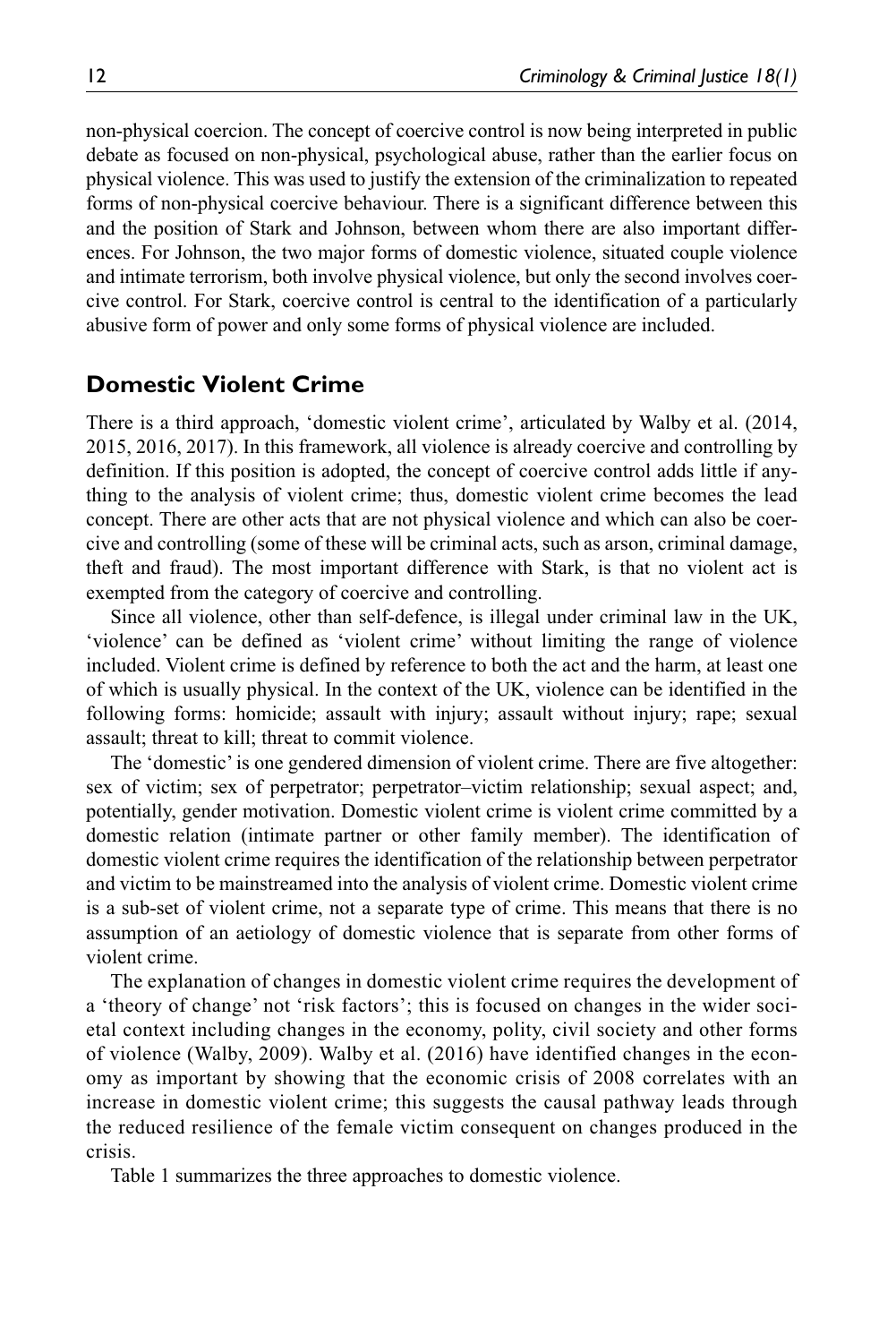| Approach                                                      | Description                                                                                                                                                                                                                                                                                                                                                                                                         |
|---------------------------------------------------------------|---------------------------------------------------------------------------------------------------------------------------------------------------------------------------------------------------------------------------------------------------------------------------------------------------------------------------------------------------------------------------------------------------------------------|
| Dualism Johnson                                               | Two main types of domestic violence that are separate and distinct:<br>situated couple violence; and intimate terrorism. Intimate terrorism<br>is serious, frequent and controlling violence that can escalate over<br>time and is gendered male violence against women. Situated couple<br>violence is less serious, less frequent, is not coercive or controlling,<br>does not escalate and is gender symmetrical |
| Coercive control Stark                                        | Coercive and controlling behaviour is not always physically violent<br>but is always harmful; physical violence is not always coercive or<br>harmful. Coercive control is gendered male control over female<br>intimate partners                                                                                                                                                                                    |
| Domestic violent crime<br>Walby, Towers and<br><b>Francis</b> | Violent crime by domestic perpetrators is always coercive and<br>harmful: crime defined by both the act (physical) and the harm<br>(injury and/or other e.g. fear, alarm or distress). Frequency and<br>severity can escalate over time depending on the vulnerability/<br>resilience of the victim and their situation                                                                                             |

**Table 1.** Three approaches to domestic violence.

#### **Seven Issues**

Seven issues have been identified as in need of conceptual clarification and empirical substantiation: violence and coercion; violence and harm; repetition; seriousness; motivation and resilience; different types or escalation; and gender.

First, violence and coercion: what is the relationship between violence and coercion? The position in criminal law is that violence always produces coercion since this is one of the harms that is definitional of violence (such as fear, alarm or distress). Social theory has long addressed related issues of the relationship between coercion and consent (Gramsci) and adjacent concepts such as power and authority (Weber), leading to understanding of the long-term coercive effects of violence even if only used sporadically. This understanding of violence as instrumental power is present in the concept of violent crime. For Johnson, violence is coercive, but varyingly so. By contrast, for Stark, nonphysical coercion is more important than violence because of its link to gender inequality; violence is a practice that might or might not lead to coercion.

Second, violence and harm: does the definition of violence include the harm to the victim as well as the act by the perpetrator? Criminal law uses a concept of violence that includes both the act of the perpetrator (including their intentions) and the harms to the victim. Both are necessary components of the definition of an event as one of violence: if the act does not cause harm then it is not a crime. Johnson considers violence to be harmful, but varyingly so. The CTS defines violence using acts only, excluding the harm to the victim, with the consequence of gender bias in surveys that use it. Stark considers that not all violence is harmful.

Third, repetition: is domestic violence best captured by identifying separate events or by treating repeated events in the same relationship as a single course of conduct? In criminal law, violence (including a credible threat of violence) is treated as a discrete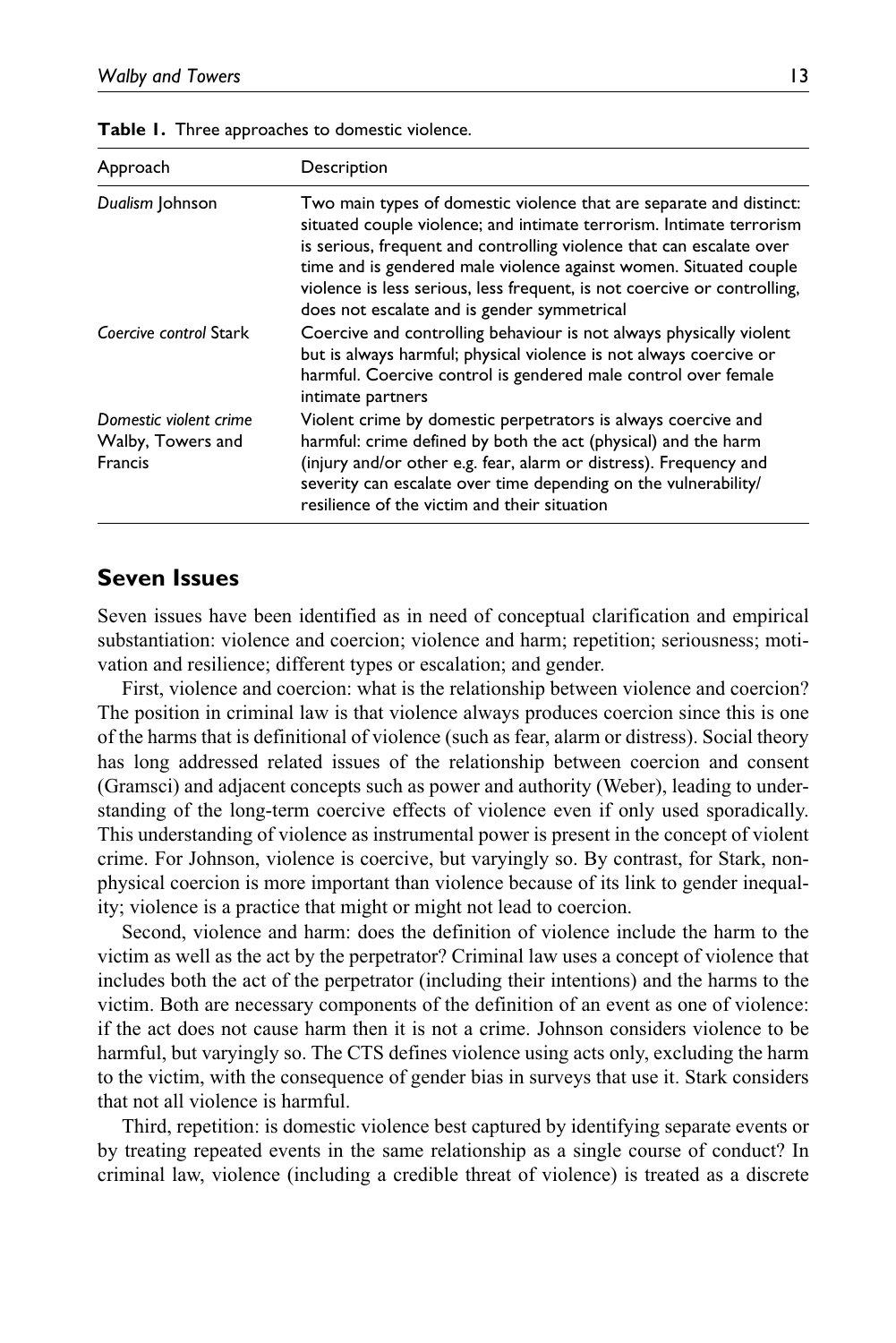crime; so repeated violence is treated as a series of repeated crimes. By contrast, Stark argues that repeated events of coercion or violence from an intimate partner should be treated as a single course of conduct, since from the point of view of the victim the control by the perpetrator over them endures over time. But if separate events are not identified, how can a course of conduct be established?

Fourth, seriousness: can a hierarchy of seriousness be established within domestic violence? Criminal law has a hierarchy of seriousness that usually treats the more physically harmful forms of violence as the most serious followed by less physically harmful, followed by non-physical forms of coercion (stalking is an exception). This hierarchy is made visible in court sentencing guidelines and in the Counting Rules for police recorded crime (Home Office, 2016). In Johnson's typology, intimate terrorism is more serious than situated couple violence because it causes more harm. By contrast, Stark rejects the claim that physical violence is more serious than non-physical coercion. 'Seriousness' is thus another component of the relationship between violence and coercion.

Fifth, motivation and resilience: are variations in the extent and seriousness of domestic violence best explained by the motivation of the offender or the resilience of the victim? Both Johnson and Stark not only distinguish but also explain the more serious forms of domestic violence through the gendered motivation of the perpetrator to coerce and control the victim. In our approach, the more serious forms of domestic violence are explained by the lesser resilience of the victim, especially their lack of economic resources.

Sixth, different types or escalation: are differences in the pattern of domestic violence to be understood as essentially different types or as a trajectory of escalation? Johnson distinguishes situational couple violence from intimate terrorism as if these were stable types. We theorize these different patterns as steps in escalation of seriousness. Many households split after a limited number of acts of violence; those that do not could experience escalation to more frequent and serious violence.

Seventh, gender: in what way is domestic violence gendered? In criminal law, gender is rarely considered relevant. Yet, the gendering of violent crime matters for public policy and the distribution of resources. For both Johnson and Stark, most couple violence is gender symmetrical – only the more extreme forms are gendered. In Stark's framework, precedence is given to gender equality, before violence. Within this field, much data collection concerns women only, making many aspects of gender invisible. Making gender visible so that its significance can be assessed requires data to be collected on both women and men (not women only) and for official statistics to be disaggregated by gender and by gender saturated categories (such as domestic relationship).

Table 2 summarizes the seven issues.

Gender runs through all seven issues, affecting conceptualization and operationalization. Gender can be: invisible; focused on women only; or everywhere. Criminal justice has traditionally made gender invisible leading to much criticism. There has been the development of a specialized field focused on women only, separated from the mainstream, with its own theories, concepts and measurement practices. The concept of 'coercive control' developed as part of this separate field.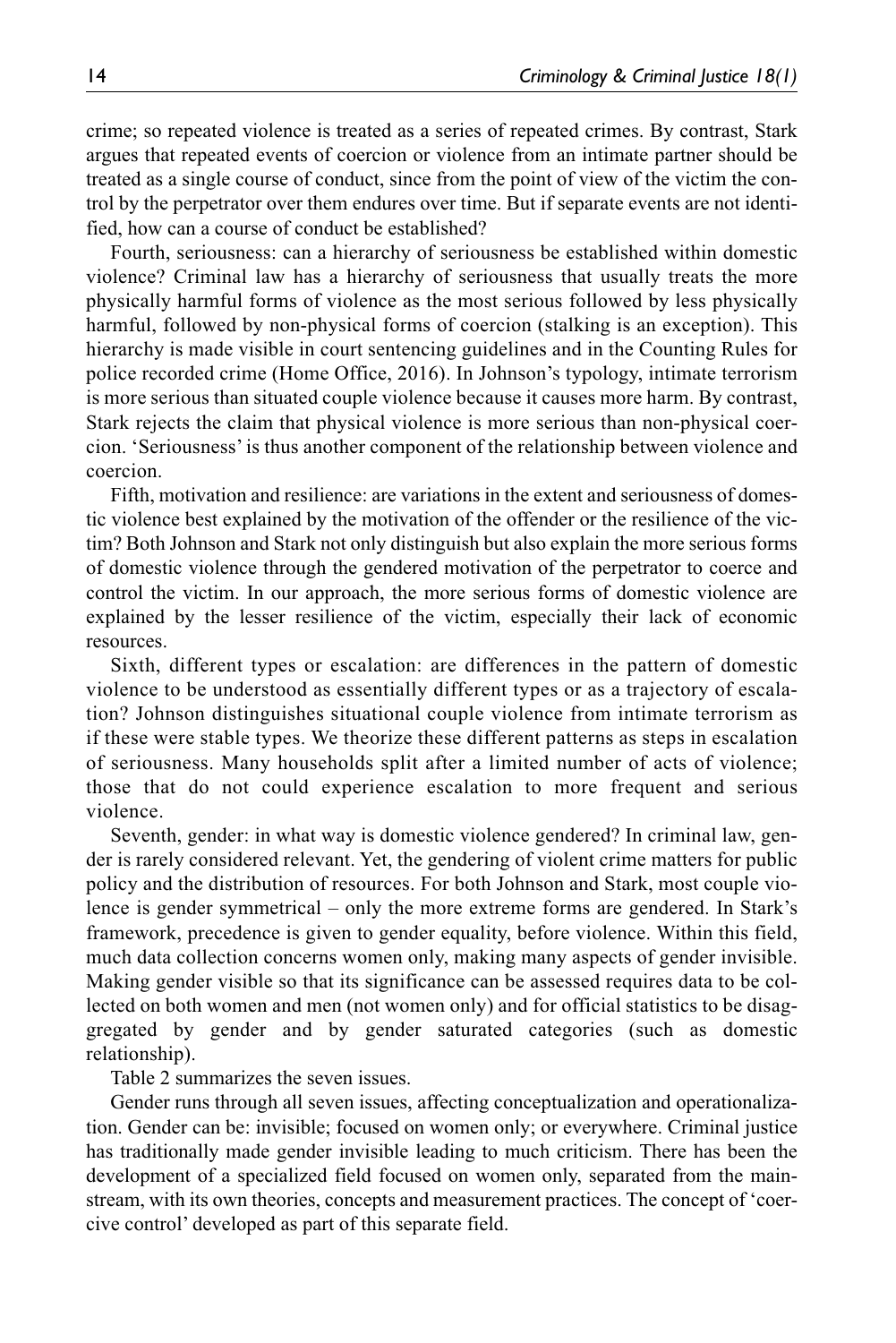| Issue                     | Descriptions and differences                                                                                    |
|---------------------------|-----------------------------------------------------------------------------------------------------------------|
| Violence and coercion     | Differences in the definition of violence and of coercion; and<br>whether violence always give rise to coercion |
| Violence and harm         | Differences in the definition of violence and of harm; and whether<br>harm is always part of violence           |
| Repetition                | Either each separate incident is counted or all incidents are<br>treated as one continuous course of action     |
| <b>Seriousness</b>        | Can a hierarchy of seriousness be established?                                                                  |
| Motivation and resilience | Gendered motivations of the perpetrator or resilience of the<br>victim and their situation?                     |
| Dualism or escalation     | Distinct and separate types of domestic violence versus escalation<br>of seriousness                            |
| Gender                    | Are all patterns of domestic violence gendered?                                                                 |

|  |  | Table 2. Seven issues of domestic violence. |  |
|--|--|---------------------------------------------|--|
|--|--|---------------------------------------------|--|

# **Research Questions**

While some of the seven issues that differentiate the three approaches are located at a definitional level (violence and coercion; violence and harm; repetition; and seriousness), other components can be empirically investigated (motivation of perpetrator or resilience/vulnerability of victim; separate types or escalation; gender). Some of these empirical components can be addressed using previously published data, while others require something new. The analysis is embedded in the context of the finding that an increase in domestic violent crime correlates with the economic crisis in England and Wales (Walby et al., 2016).

In this article, we investigate the gendering of all levels of domestic violent crime to test whether gender asymmetry is confined to the more severe forms, as suggested by Johnson and Stark. We investigate variations in repetition and seriousness to address the issue of whether the motivation of the perpetrator or resilience/vulnerability of the victim is better accounted for by different types or escalation. We investigate whether economic inequality (operationalized through the employment status and housing tenure of the victim) is associated with variations in domestic violent crime, to investigate whether the causal pathway is more associated with the victim's access to economic resources or the offender's motivation.

# **Methodology**

The analysis of those questions susceptible to empirical testing requires an appropriate data source, the construction of an analysis dataset, the operationalization of the concepts 'gender' and 'domestic violent crime', a way to measure repetition and seriousness and the operationalization of measures of economic inequality: these are set out in this section.

# *Sources of data*

The CSEW is currently the best source of data on crime victimization, including domestic violent crime in England and Wales. The population of England and Wales is 89 per cent of the total UK population.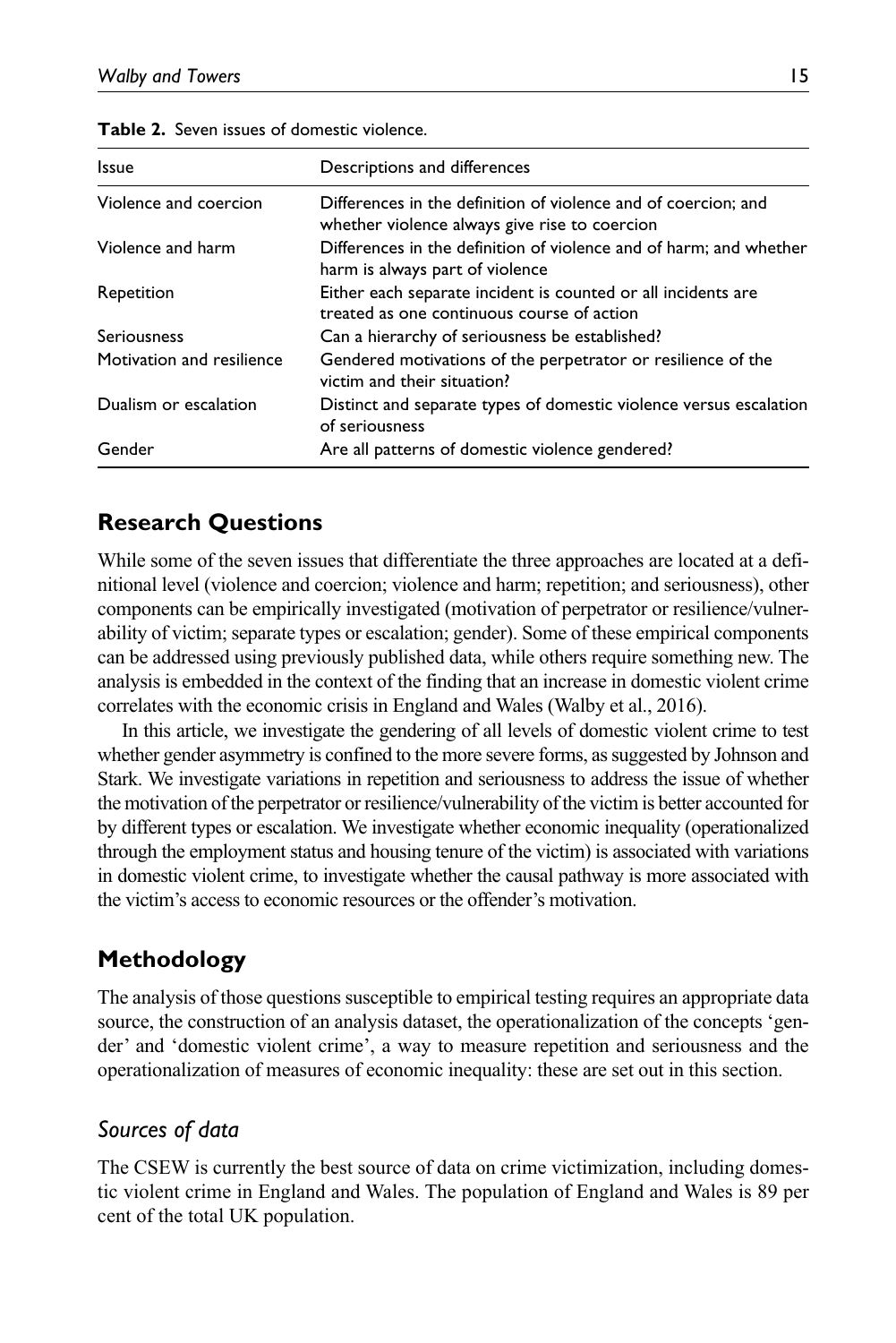The analysis uses data from the CSEW Victim Form module, which is available through the UK Data Service. The CSEW is an annual, representative victimization survey of adults aged 16 years and over who are permanent residents of households (excluding residential accommodation, homeless and those staying temporarily with friends or family) in England and Wales. The survey interviews around 30–40,000 respondents in a rolling annual programme, collecting data about experiences of crime victimization in the 12 months prior to interview, as well as demographic and socio-economic data.

The CSEW uses a complex sampling and weighting procedure in order to enable estimates at the level of the population of England and Wales to be made; full details are available in survey user guides from the UK Data Service.

The analysis dataset combines data from the CSEW Victim Form module and main questionnaire for five consecutive sweeps: 2008/2009 to 2012/2013. This enables a large enough sample size of respondents reporting domestic violent crime for disaggregation at the different levels of repetition (single; two to 10 crimes; and more than 10 crimes) and seriousness (without and with injury). In this dataset, 1678 respondents report domestic violent crime: of these, 1312 are female and 366 male.

We follow Home Office guidelines of 50 respondents per cell constituting an adequate sample size for robust analysis. Where the number of respondents is less than this, caution is needed in interpreting findings.

#### *Violent crime*

The CSEW Victim Form module collects crime data via a face-to-face interview in a respondent's home.

A description of the incident is collected using a series of closed and open questions; which is later reviewed by an expert coder who judges whether or not the incident passes the crime threshold. Only those that do are included.

A sub-set of 'violence against the person' and 'sexual' offences is used: serious wounding; other wounding; serious wounding with a sexual motive; other wounding with a sexual motive; common assault; attempted assault; rape; attempted rape; and indecent assault. Threats of violence (physical or sexual) and non-violent coercion (e.g. stalking or harassment) are not included in this analysis.

# *Gender*

Gender is operationalized in two ways: by the relationship between the perpetrator and victim; and by the sex of the victim.

The *'domestic' relationship* between the perpetrator and the victim includes: current or ex-intimate partner (husband/wife/partner/girlfriend/boyfriend); or other relative including son or daughter (in-law).

*Domestic violent crime* is any of the crime types listed above perpetrated by a domestic relation as listed above.

The *sex of the victim* is female or male: data on transgender and pangender are not collected.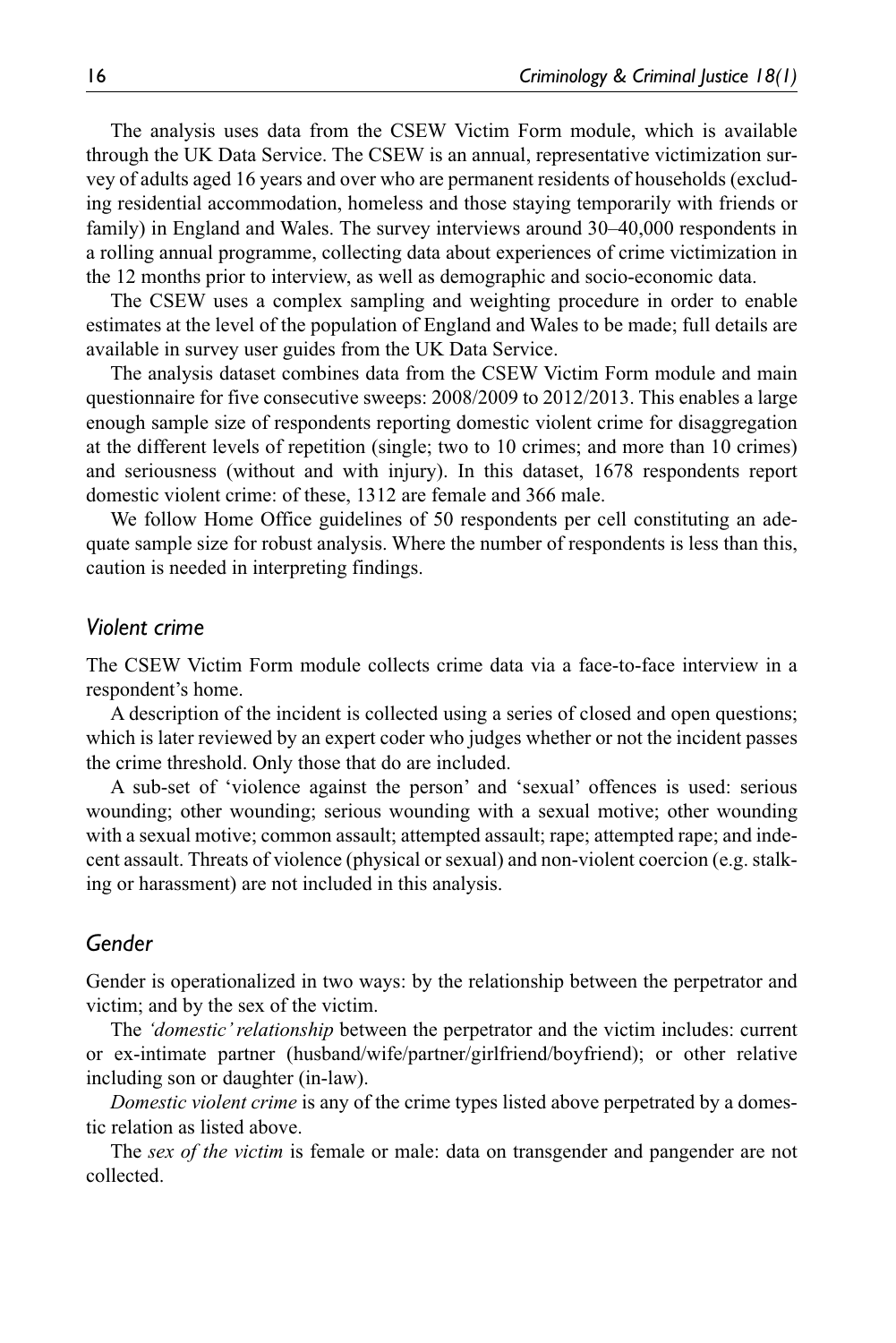# *Units of measurement*

The analysis uses two units of measurement: victims and crimes.

Victims are counted once no matter how many domestic violent crimes they report.

Two categories of crime are recorded: single and series. A single crime is a one-off; a series crime is 'the same thing, done under the same circumstances, probably by the same person' (ONS, 2013: 15). Between two and 96 crimes in any one series for the past year can be recorded for each respondent, or the number of crimes in the series is recorded using the code '97' (more than 96/too many to count) or '98' (series crime but respondent has not provided the number in the series).

All crimes reported to the survey are used in this analysis following Walby et al. (2014, 2016). Where the number of crimes in a series is recorded as '97', a count of 60 is used, following Walby and Allen (2004) and Walby et al. (2016). Where the number of crimes in a series is recorded as '98', a count of two is used, following the ONS (2013).

# *Repetition*

Repetition is operationalized using three categories: single domestic violent crime; two to 10 domestic violent crimes (in a series); and more than 10 domestic violent crimes (in a series) reported in the past year. The third group represents 'high frequency repeat victims', with between 11 and 96 domestic violent crimes in any one series in the past year recorded.

# *Seriousness*

Domestic violent crimes are sub-divided into two categories to form a hierarchy of seriousness: without injury (common assault; attempted assault; and indecent assault) and with injury (serious wounding; other wounding; serious wounding with a sexual motive; other wounding with a sexual motive; rape; and attempted rape).

# *Economic inequality*

Economic inequality and poverty are important for resilience to domestic violence. Operationalizing these concepts means identifying appropriate indicators of access to economic resources: employment status (access to earned income) and housing tenure (property) of the victim.

Employment status is divided into two categories: not in employment and economically inactive (unemployed; undertaking unpaid work; looking for work; students; caring for family; short- or long-term sick; and retired); and employed (in full or part-time employment or self-employed; on a government training scheme; and waiting to take up employment).

Housing tenure is divided into two categories: renting (social and private); and owner occupiers.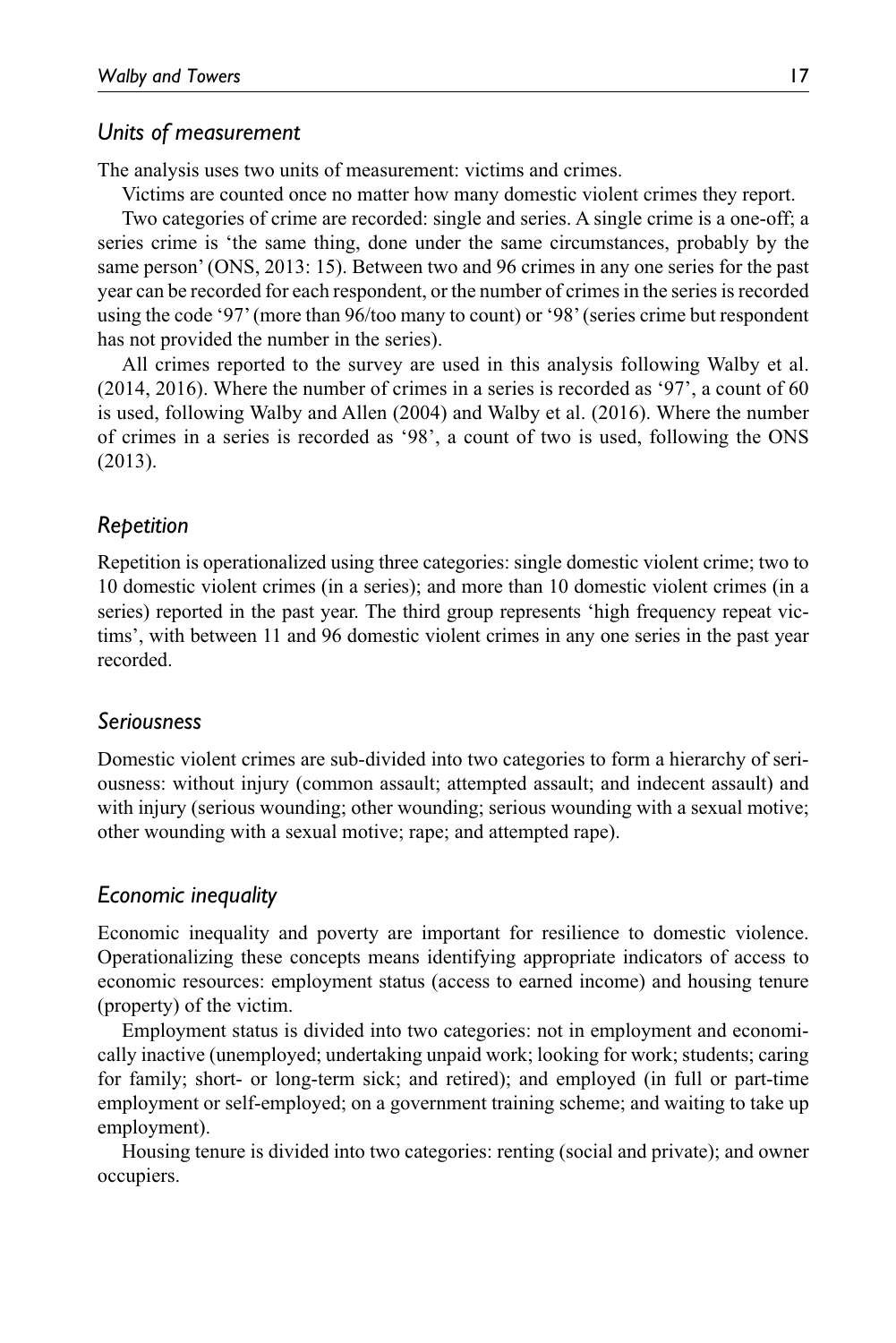# **Findings**

The analysis findings are organized around the questions that are susceptible to empirical testing: the scale of domestic violent crime; its gendering; its repetition and seriousness; and associations with the victim's employment status and housing tenure.

We found an estimated 300,000 domestic violent crime victims and 1.2 million domestic violent crimes per year. This is an estimated 0.7 per cent of the adult population of England and Wales (Table 3).

|                        | Average per year | Percentage | N      | Crimes per victim |
|------------------------|------------------|------------|--------|-------------------|
| <b>FEMALE</b> victims  | 227,590          | 74         | $1312$ |                   |
| <b>MALE</b> victims    | 79,473           | 26         | 366    |                   |
| <b>Total victims</b>   | 307,063          | 100        | 1678   |                   |
| Crimes against FEMALES | 1,002,039        | 82         | 1312   | 4.4               |
| Crimes against MALES   | 219,118          | 18         | 366    | 2.8               |
| <b>Total crimes</b>    | 1,221,157        | 100        | 1678   | 4.0               |

**Table 3.** Domestic violent crime.

Gender is woven throughout domestic violent crime, in its scale, distribution, repetition and seriousness, as well as in its associations with access to economic resources through employment and property. Each section presents findings for all domestic violent crime victims then disaggregates them by the sex of the victim.

Almost three-quarters (74 per cent) of domestic violent crime victims are female and 82 per cent of domestic violent crimes are against women (Table 3). Over a million domestic violent crimes per year (on average) were committed against women, compared to just over 200,000 per year against men (Table 3).

Almost half (42 per cent) of victims report more than one domestic violent crime within a 12-month period and 85 per cent of domestic violent crimes are series (i.e. repeat) crimes (Table 4).

|                     | <b>VICTIMS</b> |     | <b>CRIMES</b> |     | <b>CRIMES per VICTIM</b> | N    |  |
|---------------------|----------------|-----|---------------|-----|--------------------------|------|--|
|                     | Estimate       | ℅   | Estimate      | ℅   |                          |      |  |
| Single crime        | 885,812        | 58  | 885,812       | 15  | 1.0                      | 966  |  |
| Two to 10 crimes    | 566,466        | 37  | 1.855.196     | 30  | 3.3                      | 623  |  |
| More than 10 crimes | 83,038         | 5.  | 3,364,828     | 55  | 40.5                     | 89   |  |
| <b>TOTAL</b>        | 1,535,316      | 100 | 6.105.836     | 100 |                          | 1678 |  |

**Table 4.** Repetition of domestic violent crime.

Over half (55 per cent) of all domestic violent crimes are reported by 5 per cent of victims. That is, on average, 40 domestic violent crimes per victim in the past year (Table 4).

The repetition of domestic violent crime is gendered: over 80 per cent (83 per cent) of high frequency victims (more than 10 crimes) are women. These women report nearly 90 per cent (87 per cent) of crimes in this 'high frequency' category (Table 5).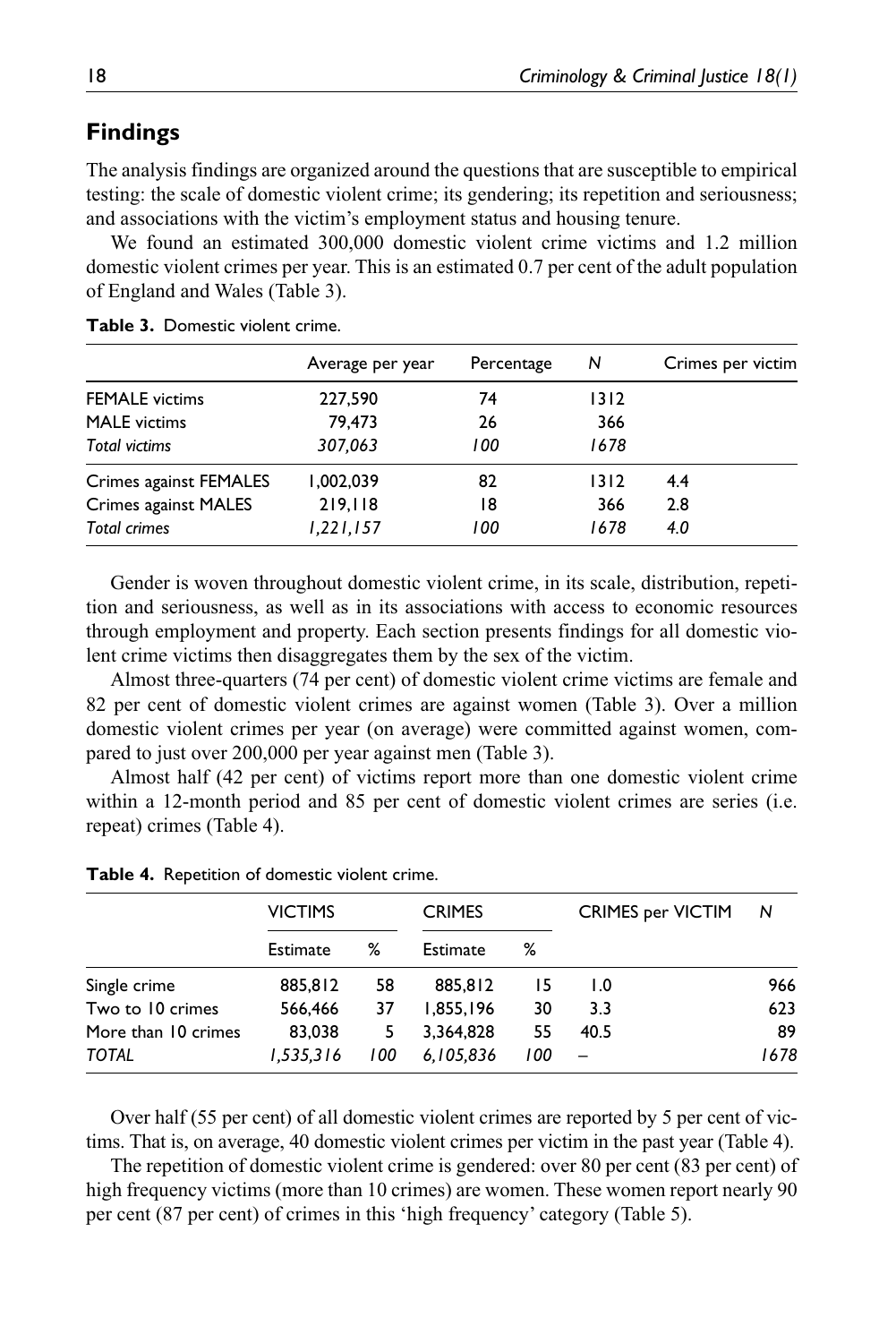|                     | <b>FEMALES</b> |    | <b>MALES</b> |       | <b>TOTAL</b> |  |
|---------------------|----------------|----|--------------|-------|--------------|--|
|                     | Estimate       | ℅  | Estimate     | %     |              |  |
| <b>VICTIMS</b>      |                |    |              |       |              |  |
| Single crime        | 643,734        | 73 | 242,079      | 27    | 885,813      |  |
| Two to 10 crimes    | 425.243        | 75 | 141,222      | 25    | 566,465      |  |
| More than 10 crimes | 68,974         | 83 | 14.064       | 17    | 83,038       |  |
| <b>CRIMES</b>       |                |    |              |       |              |  |
| Single crime        | 643,734        | 73 | 242,079      | 27    | 885,813      |  |
| Two to 10 crimes    | 1,428,630      | 77 | 426,556      | 23    | 1,855,186    |  |
| More than 10 crimes | 2,937,829      | 87 | $*426.955$   | $*13$ | 3,364,784    |  |

|  |  | Table 5. Gendering of domestic violent crime: Repetition. |  |  |  |
|--|--|-----------------------------------------------------------|--|--|--|
|--|--|-----------------------------------------------------------|--|--|--|

*Notes*: percentages sum across row.

\*Less than 50 respondents: caution needed in considering these national estimates.

Less than 5 per cent (4.5 per cent) of victims report almost half (48 per cent) of all domestic violent crimes; these victims are women.

More than one-fifth (22 per cent) of victims report injurious domestic violent crime; over a quarter (28 per cent) of domestic violent crimes are injurious (Table 6).

|                | <b>VICTIMS</b> |     | <b>CRIMES</b> | N   |      |
|----------------|----------------|-----|---------------|-----|------|
|                | Estimate       | ℅   | Estimate      | %   |      |
| Without injury | 1,193,945      | 78  | 4,389,766     | 72  | 1288 |
| With injury    | 341.371        | 22  | 1,716,070     | 28  | 390  |
| <b>TOTAL</b>   | 1,535,316      | 100 | 6, 105, 836   | 100 | 1678 |

**Table 6.** Seriousness of domestic violent crime: With or without injury.

Seriousness is also gendered. More than two-thirds (77 per cent) of victims reporting injurious domestic violent crime are women and 91 per cent of injurious domestic violent crimes were against women (Table 7).

|                | <b>FEMALES</b> |    |      | <b>MALES</b> |    |     | <b>TOTAL</b> |
|----------------|----------------|----|------|--------------|----|-----|--------------|
|                | Estimate       | %  | N    | Estimate     | %  | N   |              |
| <b>VICTIMS</b> |                |    |      |              |    |     |              |
| Without injury | 876,129        | 73 | 1000 | 317,816      | 27 | 288 | 1,193,945    |
| With injury    | 261,822        | 77 | 312  | 79.549       | 23 | 78  | 341,371      |
| <b>CRIMES</b>  |                |    |      |              |    |     |              |
| Without injury | 3,450,617      | 79 |      | 939,149      | 21 |     | 4,389,766    |
| With injury    | 1,559,576      | 91 |      | 156,441      | 9  |     | 1,716,017    |

*Note*: percentages sum across row.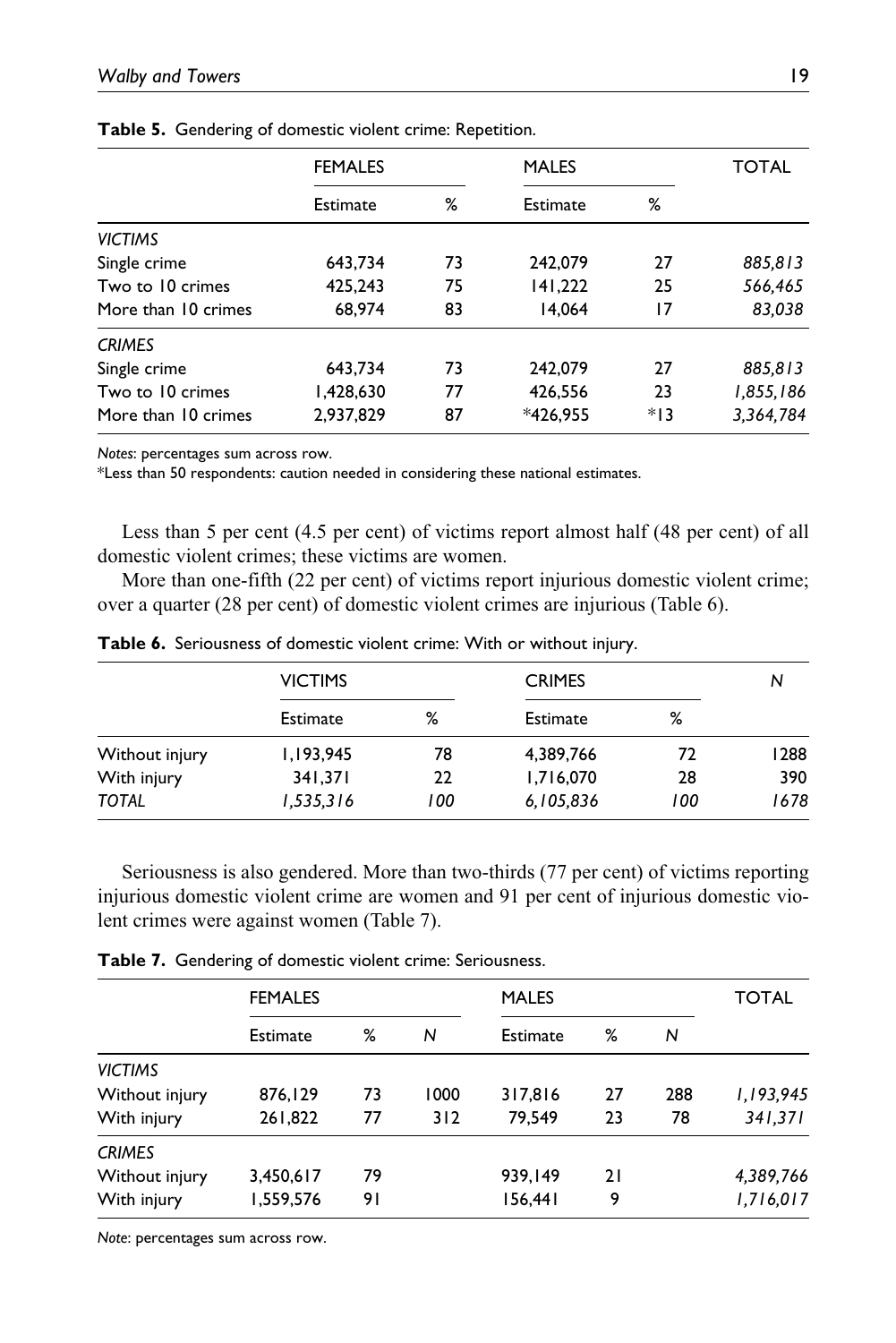Women also report a higher proportion of injurious domestic violent crime compared to men. Women report 1.5 million injurious domestic violent crimes (1,559,576); this is one-third of all domestic violent crimes against women. Men report less than 157,000 injurious domestic violent crimes (156,441); this is less than 15 per cent of all domestic violent crimes against men (Table 7).

High frequency victims are more likely to report injurious domestic violent crime than victims reporting a lower frequency of repeat victimization (Table 8).

|                     | Without injury |    | With injury |    |             | N    |
|---------------------|----------------|----|-------------|----|-------------|------|
|                     | Estimate       | %  | Estimate    | %  |             |      |
| <b>VICTIMS</b>      |                |    |             |    |             |      |
| Single crime        | 687.182        | 78 | 198.631     | 22 | 885,813     | 966  |
| Two to 10 crimes    | 445.694        | 79 | 120,772     | 21 | 566,466     | 623  |
| More than 10 crimes | 61,069         | 73 | 21,968      | 27 | 83.037      | 89   |
| <b>TOTAL</b>        | 1,193,945      | 78 | 341.371     | 22 | 1,535,316   | 1678 |
| <b>CRIMES</b>       |                |    |             |    |             |      |
| Single crime        | 687,182        | 78 | 198,631     | 22 | 885,813     | 966  |
| Two to 10 crimes    | 1,455,472      | 78 | 399,675     | 22 | 1,855,147   | 623  |
| More than 10 crimes | 2.247.112      | 67 | 1.117.711   | 33 | 3.364.823   | 89   |
| <b>TOTAL</b>        | 4.389.766      | 72 | 1,716,017   | 28 | 6, 105, 783 | 1678 |

|  | Table 8. Seriousness and repetition of domestic violent crime. |  |  |  |  |  |  |
|--|----------------------------------------------------------------|--|--|--|--|--|--|
|--|----------------------------------------------------------------|--|--|--|--|--|--|

*Note*: percentages sum across rows.

Near all (98 per cent) high frequency victims reporting injurious domestic violent crimes are women (Table 9).

|                     | % without injury |             |              | % with injury |             |              |  |
|---------------------|------------------|-------------|--------------|---------------|-------------|--------------|--|
|                     | <b>FEMALE</b>    | <b>MALE</b> | <b>TOTAL</b> | <b>FEMALE</b> | <b>MALE</b> | <b>TOTAL</b> |  |
| <b>VICTIMS</b>      |                  |             |              |               |             |              |  |
| Single crime        | 72               | 28          | 687,182      | 75            | 25          | 198,631      |  |
| Two to 10 crimes    | 75               | 25          | 445,694      | 75            | $*25$       | 120,772      |  |
| More than 10 crimes | 78               | $*22$       | 61,069       | *98           | *2          | 21,968       |  |
| <b>CRIMES</b>       |                  |             |              |               |             |              |  |
|                     | <b>FEMALE</b>    | <b>MALE</b> | <b>TOTAL</b> | <b>FEMALE</b> | <b>MALE</b> | <b>TOTAL</b> |  |
| Single crime        | 72               | 28          | 687,092      | 75            | $*25$       | 885,813      |  |
| Two to 10 crimes    | 74               | 26          | 1,455,472    | 80            | $*20$       | 1,855,147    |  |
| More than 10 crimes | 82               | *18         | 2,247,112    | *98           | 2           | 3,364,823    |  |

**Table 9.** Gendering of domestic violent crime: Repetition and seriousness.

*Notes*: percentages sum across rows for females and then for males.

\*Less than 50 respondents: caution needed in considering these national estimates.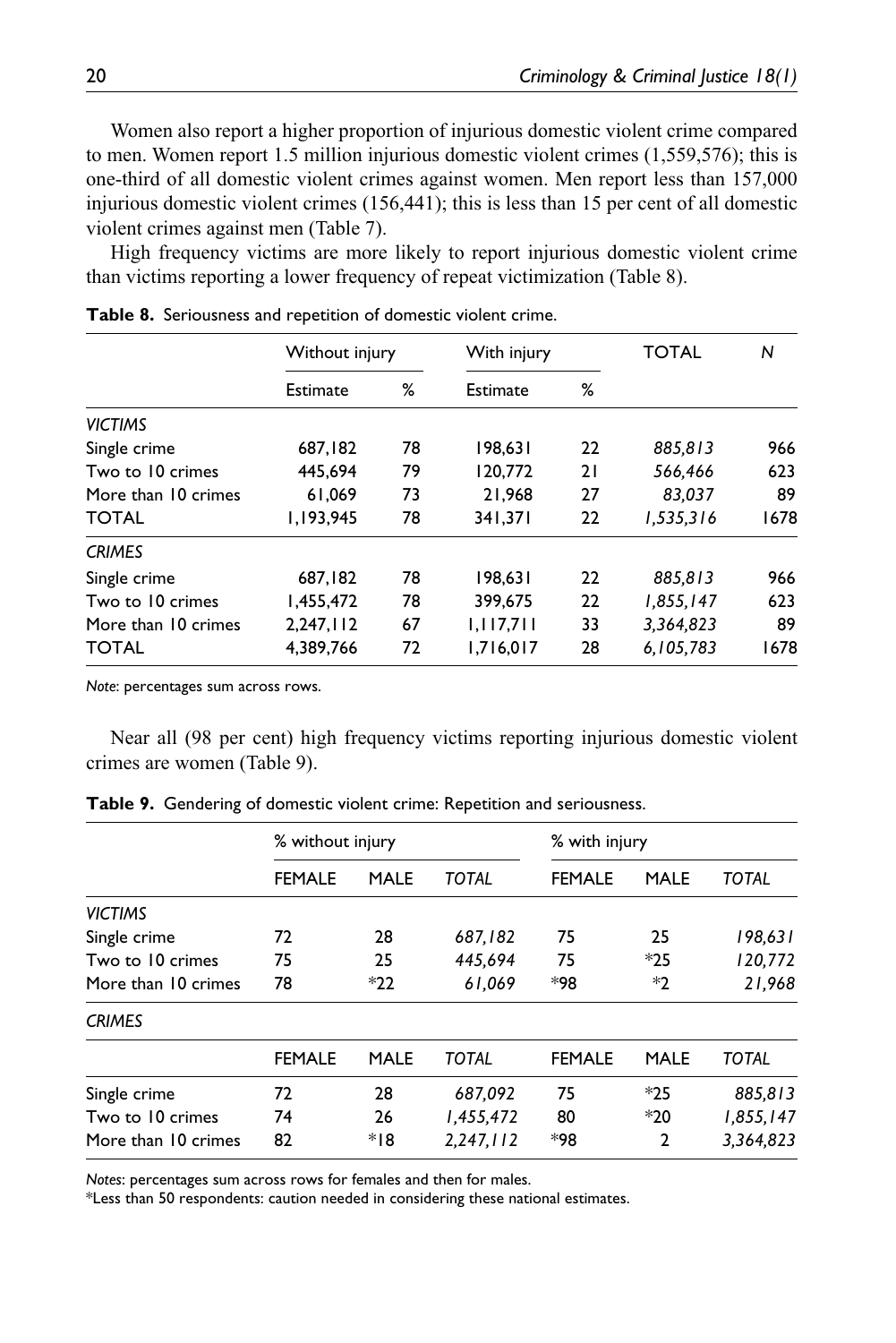As the number of repeat crimes against women increases, the percentage of those that are injurious also increases: from 25 per cent for single crimes, to 26 per cent for two to 10 crimes, to 37 per cent for more than 10 crimes. A different pattern is found for men, although there are few respondents in some of these groups; as the number of repeat crimes increases, the percentage of those which are injurious decreases: from 20 per cent for single crimes, to 19 per cent for two to 10 crimes, to 6 per cent for more than 10 crimes.

Half of domestic violent crime victims are unemployed or economically inactive compared to just over one-quarter (27 per cent) of the population. As the number of repeat crimes increases, so too does the percentage of victims who are unemployed or economically inactive (from 45 per cent for a single crime, to 49 per cent for two to 10 crimes, to 52 per cent for more than 10 crimes) (Table 10).

|                                     | % POPULATION | % VICTIMS |     |                        |  |
|-------------------------------------|--------------|-----------|-----|------------------------|--|
|                                     |              | Single    |     | Two to 10 More than 10 |  |
| <b>EMPLOYMENT STATUS</b>            |              |           |     |                        |  |
| Economically inactive or unemployed | 27           | 45        | 49  | 52                     |  |
| Employed                            | 73           | 55        | 51  | 48                     |  |
| N                                   | 162,392      | 908       | 580 | 86                     |  |
| <b>HOUSING TENURE</b>               |              |           |     |                        |  |
| Renters                             | 34           | 65        | 66  | 68                     |  |
| Owner occupier                      | 66           | 35        | 34  | 32                     |  |
| N                                   | 217,822      | 965       | 619 | 88                     |  |

**Table 10.** Repetition of domestic violent crime and economic inequality.

*Note*: percentages sum down columns.

Two-thirds of domestic violent crime victims live in rented accommodation compared to one-third (34 per cent) of the population. As the number of repeated crimes increases, so too does the percentage of victims living in rented accommodation (from 65 per cent for a single crime, to 66 per cent for two to 10 crimes, to 68 per cent for more than 10 crimes) (Table 10).

Half of female victims of domestic violent crime (53 per cent for victims reporting two to 10 crimes; and 48 per cent for victims reporting more than 10 crimes) are unemployed or economically inactive comparted to one-third (32 per cent) of the female population (Table 11).

As the number of repeated domestic violent crimes increases, so does the percentage of female victims living in rented accommodation (from 66 per cent for a single crime, to 67 per cent for two to 10 crimes, to 84 per cent for more than 10 crimes) (Table 11).

For both employment status and housing tenure status, victims of domestic violent crime are more likely to have access to fewer economic resources compared to the overall population.

The percentage of victims who are unemployed or economically inactive is higher for those reporting injurious domestic violent crime compared to non-injurious domestic violent crime (55 per cent and 44 per cent respectively) (Table 12).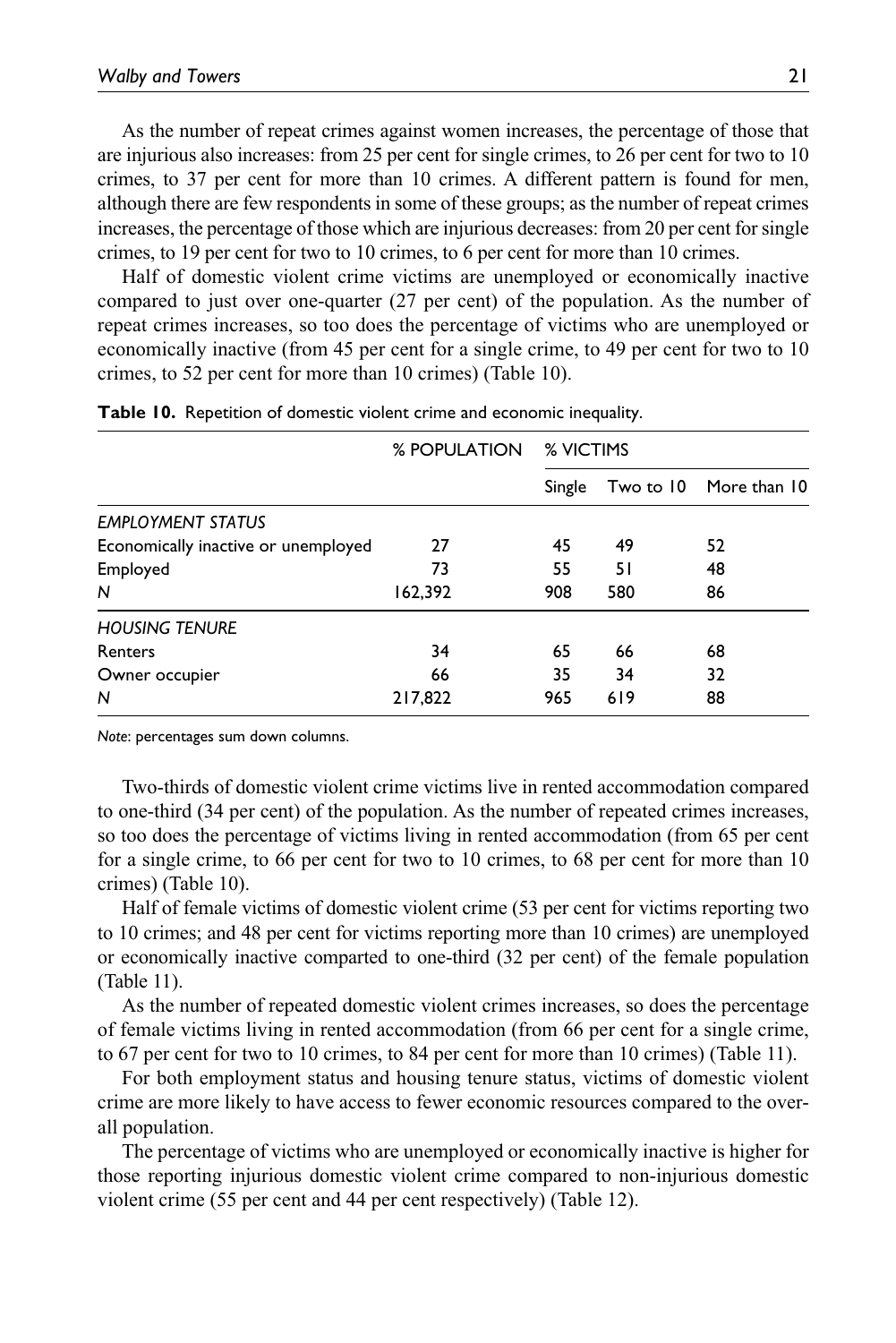|                                     | % VICTIMS     |             |                     |      |                        |       |  |
|-------------------------------------|---------------|-------------|---------------------|------|------------------------|-------|--|
|                                     | Single crime  |             | Two to 10<br>crimes |      | More than 10<br>crimes |       |  |
|                                     | <b>FEMALE</b> | <b>MALE</b> | <b>FEAMLE</b>       | MALE | <b>FEMALE</b>          | MALF  |  |
| <b>EMPLOYMENT STATUS</b>            |               |             |                     |      |                        |       |  |
| Economically inactive or unemployed | 47            | 39          | 53                  | *39  | *48                    | $*68$ |  |
| Employed                            | 53            | 61          | 47                  | 61   | $*52$                  | $*32$ |  |
| <b>TOTAL %</b>                      | 100           | 100         | 100                 | 100  | 100                    | 100   |  |
| <b>HOUSING TENURE</b>               |               |             |                     |      |                        |       |  |
| Renters                             | 66            | 61          | 68                  | 61   | 84                     | $*51$ |  |
| Owner occupier                      | 34            | 39          | 32                  | 39   | $*16$                  | $*49$ |  |
| TOTAL %                             | 100           | 100         | 100                 | 100  | 100                    | 100   |  |

#### **Table 11.** Gendering of domestic violent crime: Repetition and economic inequality.

*Notes*: percentages sum down columns for females and then for males.

\*Less than 50 respondents: caution needed in considering these national estimates.

|                                     | % POPULATION | % VICTIMS      |             |  |
|-------------------------------------|--------------|----------------|-------------|--|
|                                     |              | Without injury | With injury |  |
| <b>EMPLOYMENT STATUS</b>            |              |                |             |  |
| Economically inactive or unemployed | 27           | 44             | 55          |  |
| Employed                            | 73           | 56             | 45          |  |
| N                                   | 162,392      | 1206           | 368         |  |
| <b>HOUSING TENURE</b>               |              |                |             |  |
| Renters                             | 34           | 65             | 69          |  |
| Owner occupiers                     | 66           | 35             | 31          |  |
| N                                   | 217,822      | 1286           | 386         |  |

|  |  | <b>Table 12.</b> Seriousness of domestic violent crime and economic inequality. |  |  |  |  |  |  |  |  |  |
|--|--|---------------------------------------------------------------------------------|--|--|--|--|--|--|--|--|--|
|--|--|---------------------------------------------------------------------------------|--|--|--|--|--|--|--|--|--|

*Note*: percentages sum down columns.

The percentage of victims living in rented accommodation is higher for those reporting injurious (69 per cent) than non-injurious domestic violent crime (65 per cent) (Table 12).

Over half (52 per cent) of female victims are unemployed or economically inactive compared to one-third (32 per cent) of women in the population.

Two-thirds of female victims live in rented accommodation compared to one-third (34 per cent) of women in the population and a higher percentage of female victims reporting injurious domestic violent crime live in rented accommodation compared to female victims of non-injurious domestic violent crime (71 per cent and 67 per cent respectively) (Table 13).

This article has compared three approaches to domestic violence (Stark, Johnson and domestic violent crime) on seven issues (violence and coercion; violence and harm; repetition; seriousness; motivation of the perpetrator or resilience of the victim; different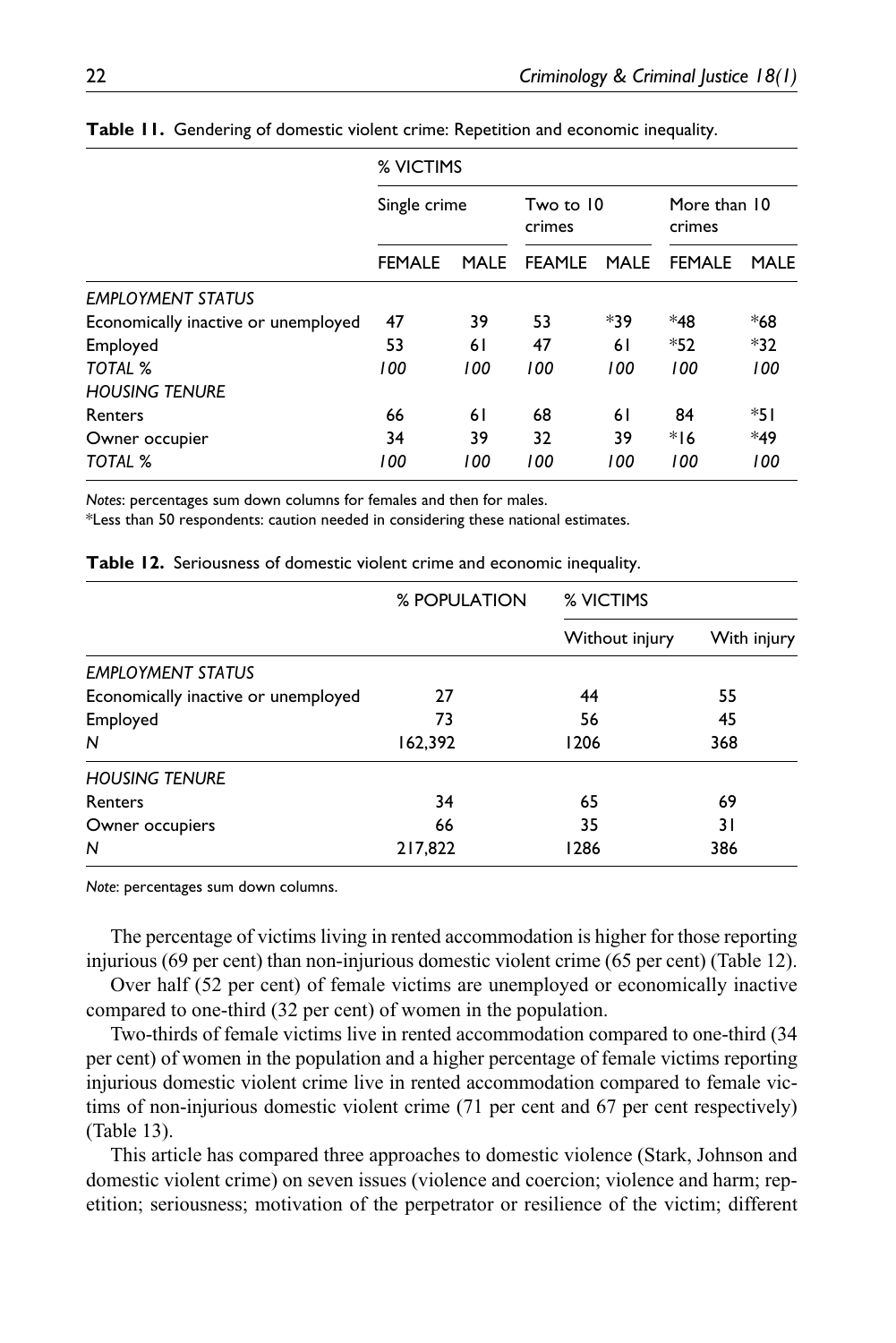|                                        | % POPULATION  |             | % VICTIMS      |             |               |             |  |
|----------------------------------------|---------------|-------------|----------------|-------------|---------------|-------------|--|
|                                        |               |             | Without injury |             | With injury   |             |  |
|                                        | <b>FEMALE</b> | <b>MALE</b> | <b>FEMALE</b>  | <b>MALE</b> | <b>FEMALE</b> | <b>MALE</b> |  |
| <b>EMPLOYMENT STATUS</b>               |               |             |                |             |               |             |  |
| Economically inactive or<br>unemployed | 32            | 21          | 52             | 36          | 52            | $*56$       |  |
| Employed                               | 68            | 79          | 48             | 64          | 48            | $*44$       |  |
| <b>TOTAL %</b>                         | 100           | 100         | 100            | 100         | 100           | 100         |  |
| <b>HOUSING TENURE</b>                  |               |             |                |             |               |             |  |
| Renters                                | 34            | 34          | 67             | 40          | 71            | 63          |  |
| Owner occupier                         | 66            | 66          | 33             | 60          | 29            | $*37$       |  |
| <b>TOTAL %</b>                         | 100           | 100         | 100            | 100         | 100           | 100         |  |

**Table 13.** Gendering of domestic violent crime: Seriousness and economic inequality.

*Notes*: percentages sum down columns for females and then for males.

\*Less than 50 respondents: caution needed in considering these national estimates.

types or escalation; and gender). For four issues, the differences are matters of definition: violence and coercion; violence and harm; repetition; and seriousness. For the other three, empirical tests potentially enable adjudication between the explanatory potential of the different approaches: motivation and resilience; dualism or escalation; and gender. Table 14 summarizes these discussions.

# *Violence and coercion*

For Stark, coercive control, which does not always entail violence, is more important than violence, which is not always coercive. For Johnson, there are two forms of domestic violence (situated couple and intimate terrorism), both of which are violent but only one of which (intimate terrorism) is coercive and controlling. For domestic violent crime, all violence is coercive.

# *Violence and harm*

For Stark, some violence is not harmful, but coercive control is always harmful. For Johnson, all violence is harmful but intimate terrorism is more harmful than situational couple violence. For criminal law, all crimes are harmful or they would not be crimes, thus all domestic violent crime is harmful.

# *Repetition*

For Stark, there is one event – a course of coercive conduct – with many incidents. For Johnson, the separate events are counted in order to assist the allocation into one of two types. For domestic violent crime, each repetition is a separate crime.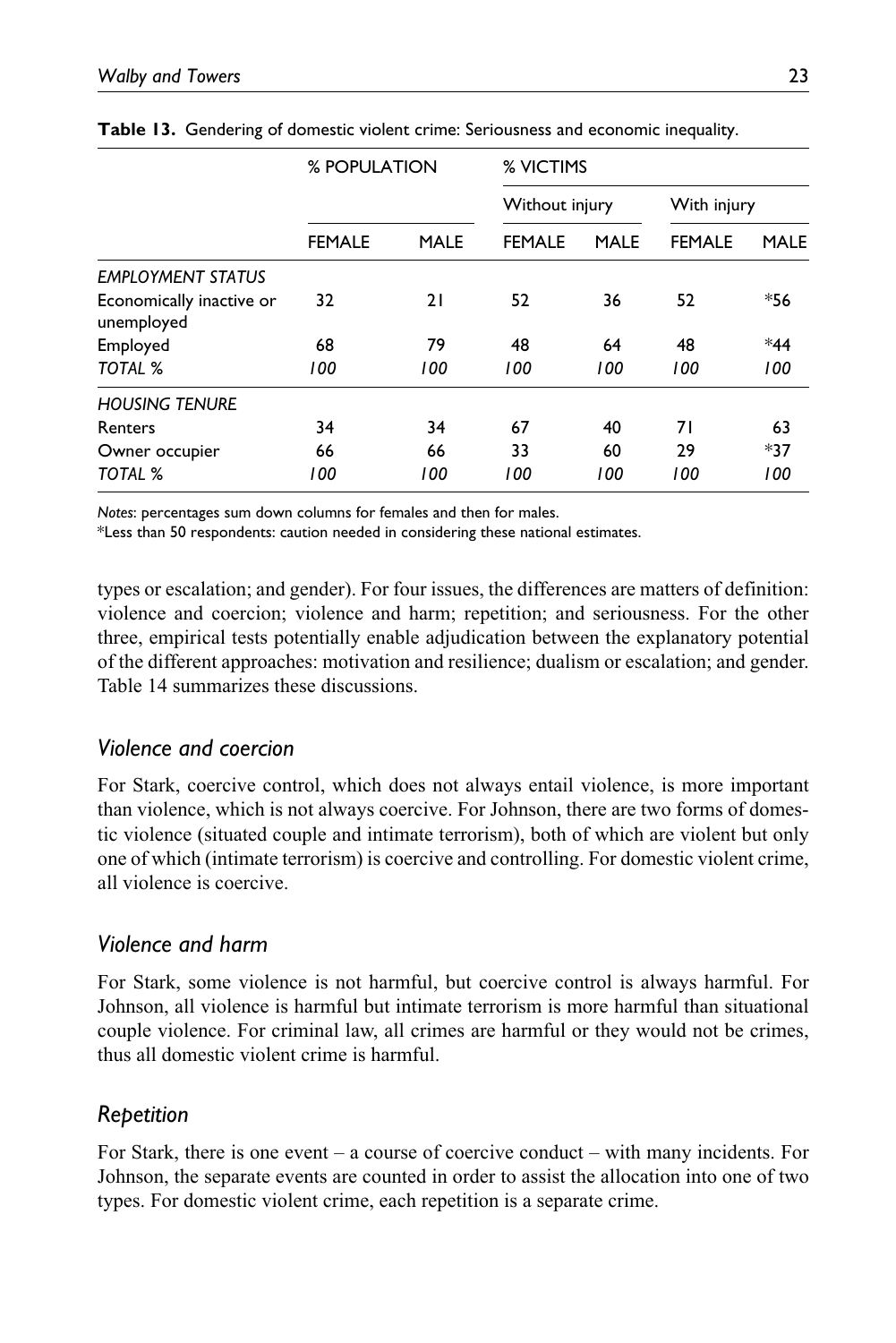|                              | Dualism<br>Johnson                                                                                                                                                                                | Coercive control<br>Stark                                                                                                                                           | Domestic violent crime<br>Walby, Towers and<br>Francis                                                                                         |
|------------------------------|---------------------------------------------------------------------------------------------------------------------------------------------------------------------------------------------------|---------------------------------------------------------------------------------------------------------------------------------------------------------------------|------------------------------------------------------------------------------------------------------------------------------------------------|
|                              |                                                                                                                                                                                                   | <b>DEFINITIONAL</b>                                                                                                                                                 |                                                                                                                                                |
| Violence and<br>coercion     | Both situated couple<br>violence and intimate<br>terrorism are violent<br>but only intimate<br>terrorism is controlling                                                                           | Coercive control is<br>more important than<br>physical violence;<br>physical violence is<br>not always coercive                                                     | All physical violence<br>is controlling<br>(instrumental)                                                                                      |
| Violence and<br>harm         | All physical violence is<br>harmful, but intimate<br>terrorism is more<br>harmful than situational<br>couple violence                                                                             | Physical violence is<br>sometimes harmful;<br>coercive control is<br>always harmful                                                                                 | All violent crimes are<br>$harmful - this$ is the<br>definition of a crime;<br>all domestic violent<br>crime is harmful                        |
| Repetition                   | Individual events are<br>distinguished to identify<br>different typologies of<br>domestic violence                                                                                                | A course of conduct<br>is one continuous<br>event                                                                                                                   | Each event is a<br>separate violent crime                                                                                                      |
| <b>Seriousness</b>           | Intimate terrorism<br>is more serious<br>than situated couple<br>violence                                                                                                                         | Coercive control is<br>more serious than<br>physical violence                                                                                                       | Seriousness is<br>dictated by the harm<br>to the victim (typically<br>the more injurious<br>the more serious)                                  |
|                              |                                                                                                                                                                                                   | SUSCEPTIBLE TO EMPIRICAL TESTING                                                                                                                                    |                                                                                                                                                |
| Motivation and<br>resilience | Variations in<br>seriousness due to<br>gendered motivations<br>of the perpetrator                                                                                                                 | Variations in<br>seriousness due<br>to gendered<br>motivations of the<br>perpetrator                                                                                | Variations likely to be<br>linked to resilience<br>(or vulnerability)<br>of the victim/the<br>situation of the victim                          |
| Dualism or<br>escalation     | Typologies: escalation<br>is important in intimate<br>terrorism but not<br>in situated couple<br>violence; victims do not<br>escalate from situated<br>couple violence into<br>intimate terrorism | Does not interrogate<br>escalation; but<br>decline in physical<br>violence over time<br>in societies matched<br>by increase in non-<br>physical coercive<br>control | Escalation: domestic<br>violent crime<br>escalates in line with<br>the vulnerability<br>of the victim/their<br>situation                       |
| Gender                       | Situated couple<br>violence not gendered;<br>intimate terrorism by<br>men against women                                                                                                           | Coercive control of<br>women by men in<br>intimate partnerships                                                                                                     | All domestic violent<br>crime is gendered;<br>and becomes more<br>asymmetrical (against<br>women) the more<br>serious and the more<br>repeated |

**Table 14.** Three approaches and seven issues of domestic violence.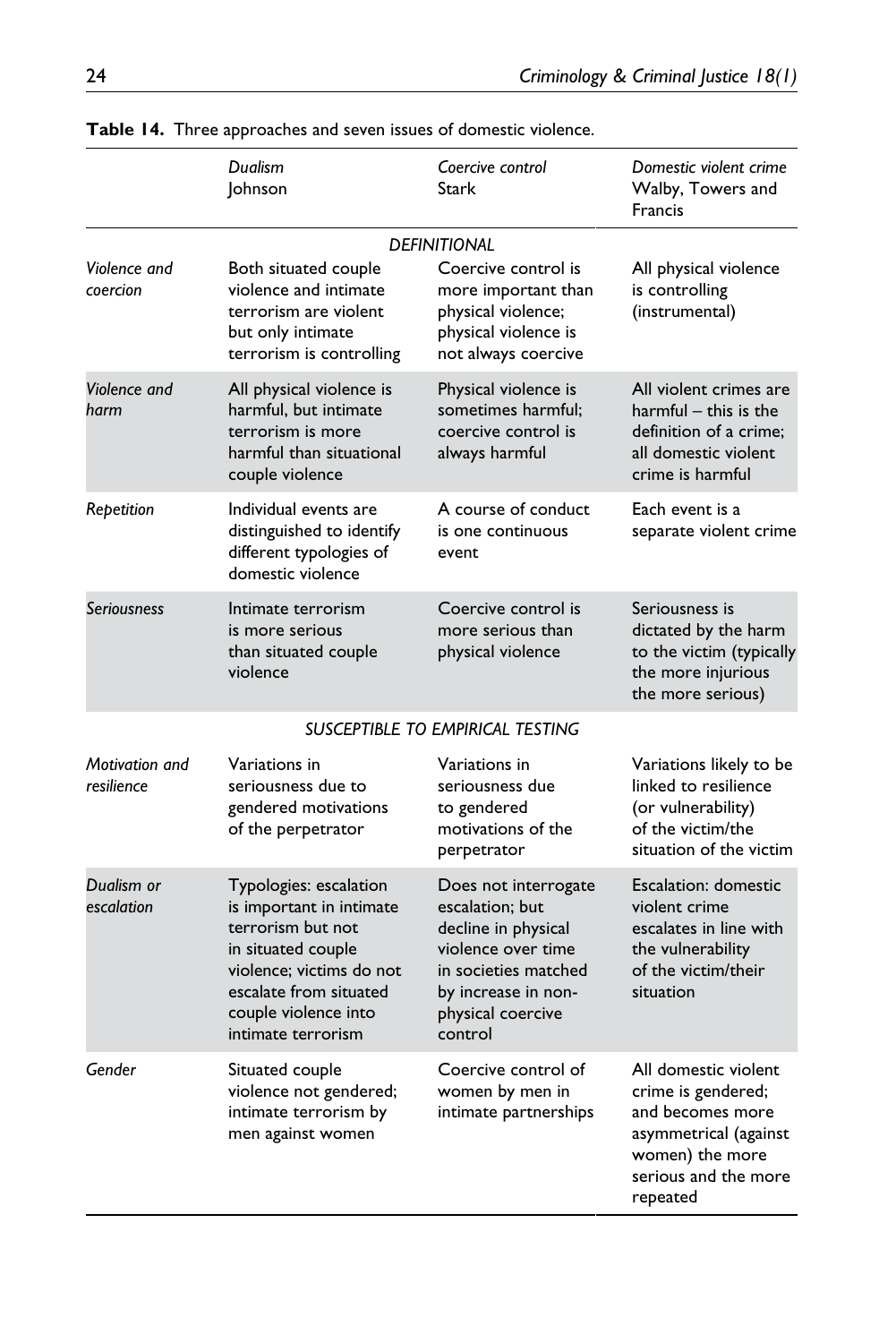# *Seriousness*

For Stark, coercive control is more serious than physical violence. For Johnson, intimate terrorism is more serious than situational couple violence. For domestic violent crime, the seriousness varies with the harm to the victim.

# *Motivation of the perpetrator or resilience/vulnerability of the victim*

For both Stark and Johnson, variations in seriousness are due to the gendered motivation of the perpetrator. For domestic violent crime, variations are likely to be associated with variations in the resilience (or vulnerability) of the victim, linked to their situation.

# *Different types or escalation*

For Stark, there is little attempt to address escalation for individuals; however, a decline in physical violence over time in societies is matched by an increase in non-physical coercion, at the level of society. For Johnson, the differences between the two types are important, and only a minimal amount of consideration is given to potential escalation within intimate terrorism. For Walby, Towers and Francis, domestic violent crime escalates with reduced economic resources available to a victim.

There is empirical evidence on the changing rate of domestic violence that is relevant to Stark (who claims that physical domestic violence is declining) and 'domestic violent crime' (where the claim is that domestic violent crime increases if the economic resources needed for resilience are reduced). Walby et al. (2016) show that domestic violent crime victimization reported to the CSEW has been increasing since the economic crisis of 2008. This is consistent with the thesis that changes in domestic violence are caused by changes in the economic resources of victims. Further, analysis of data from the CSEW in this article shows people with fewer economic resources, as indicated by their access to earned income through employment and property through housing tenure, are associated with higher rates of domestic violent crime.

# *Gender*

For both Johnson and Stark, low-level couple violence is not gendered while the more extreme forms of couple violence are gendered – overwhelmingly from men to women. For Walby, Towers and Francis, all domestic violent crime is gendered, the profile varying with frequency and seriousness.

Using data from the CSEW, we show that all domestic violence is gendered, not only the extreme forms, such as intimate terrorism. The more serious (injurious) and frequent the domestic violence, the more gender asymmetrical. But even the less serious (noninjurious) and less frequent is gender asymmetrical.

# **Conclusions**

In the analysis of three approaches to domestic violence, two different interpretations of the concept of 'coercive control' were disentangled (Johnson and Stark) and an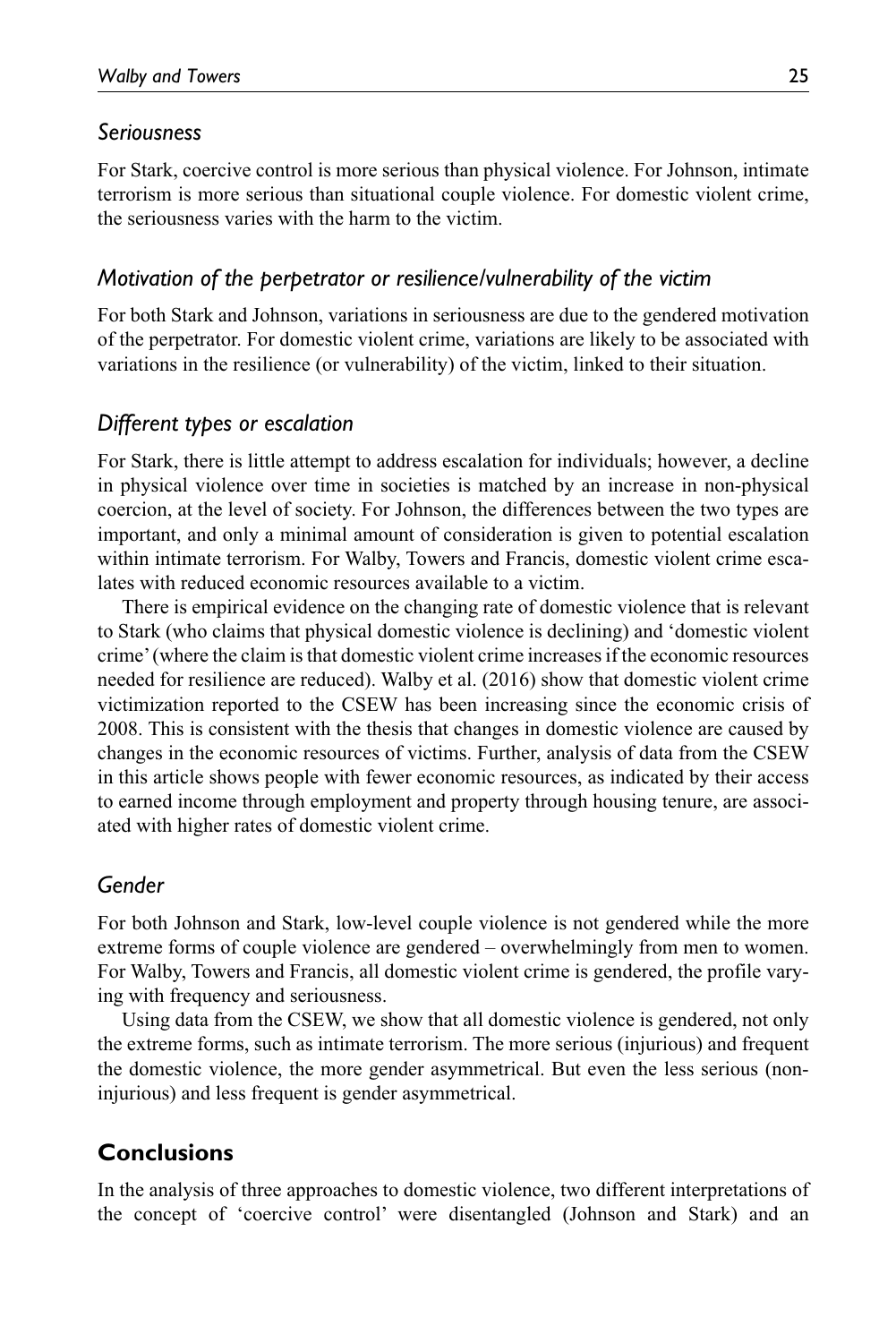alternative approach based on the concept of 'domestic violent crime' proposed. These approaches varied on seven issues: violence and coercion; violence and harm; repetition; seriousness; motivation of the perpetrator or resilience of the victim; different types or escalation; and gender. While some of the differences are definitional, others were susceptible to empirical testing.

Substantive findings: domestic violence is gender asymmetrical at all levels of seriousness and frequency, not only the most severe. Gender inequality in experience of violent crime is not confined to specialized or severe forms, or to the presence of gendered motivations.

Theory: the findings are consistent with the economic resilience of the victim being a more important source of variation in the frequency and seriousness of domestic violence than the gendered motivation of the perpetrator. It is consistent with patterns in domestic violence due to escalation because of lesser economic resources rather than two stable forms of domestic violence differentiated by gendered motivation. Hence, we conclude that the focus on the motivation of the perpetrator that is central to the coercive control approach is mistaken.

Conceptual framework: the explanatory potential of mainstreaming the analysis of domestic violent crime rather than separating it as a specialist field is demonstrated. Gender and domestic relations are integral to the analysis of violent crime. This requires a common definition and scaling of the seriousness of violence, which is best achieved by including harms as well as acts in the definition.

Measurement matters: counting all crimes reported to a survey is the right thing to do. Making estimates of violent crime that include all crimes rather than capping produces better estimates of the extent and distribution of domestic violent crime. Only by taking account of the repetitive nature of domestic violence, is the full extent of the gendered asymmetry made visible. The proposed method to count coercive and controlling behaviour as non-injurious violent crime, capped at one, in the Home Office Counting Rules is likely to render violence against women significantly less visible in police recorded crime.

Policy: the probability that domestic violence escalates when the victim does not have access to economic resources rather than taking two stable forms only one of which is high risk, has implications for policy. It challenges the relevance of risk assessment methodologies predicated on the existence of multiple types, only one of which is high risk.

Thus, we conclude that the concept of 'domestic violent crime' is the best way forward. This is not to deny the existence of coercive control, but, since all violence is coercive and controlling, the phrase has little if anything to add other than confusion. In our approach, we identify and count each (criminal) act in order to identify the scale and distribution of domestic perpetration and to analyse the relationship/s between these different forms of coercive and controlling behaviours. The UK's new law prevents this by combining all acts (criminal and non-criminal) into a single pattern of coercive and controlling behaviour, thus preventing the analysis of the internal relationships between these different forms.

#### **Acknowledgements**

We thank the ONS for the use of the CSEW and the UK Data Service for assistance in accessing these data. The original data creators, depositors or copyright holders, the funders of the Data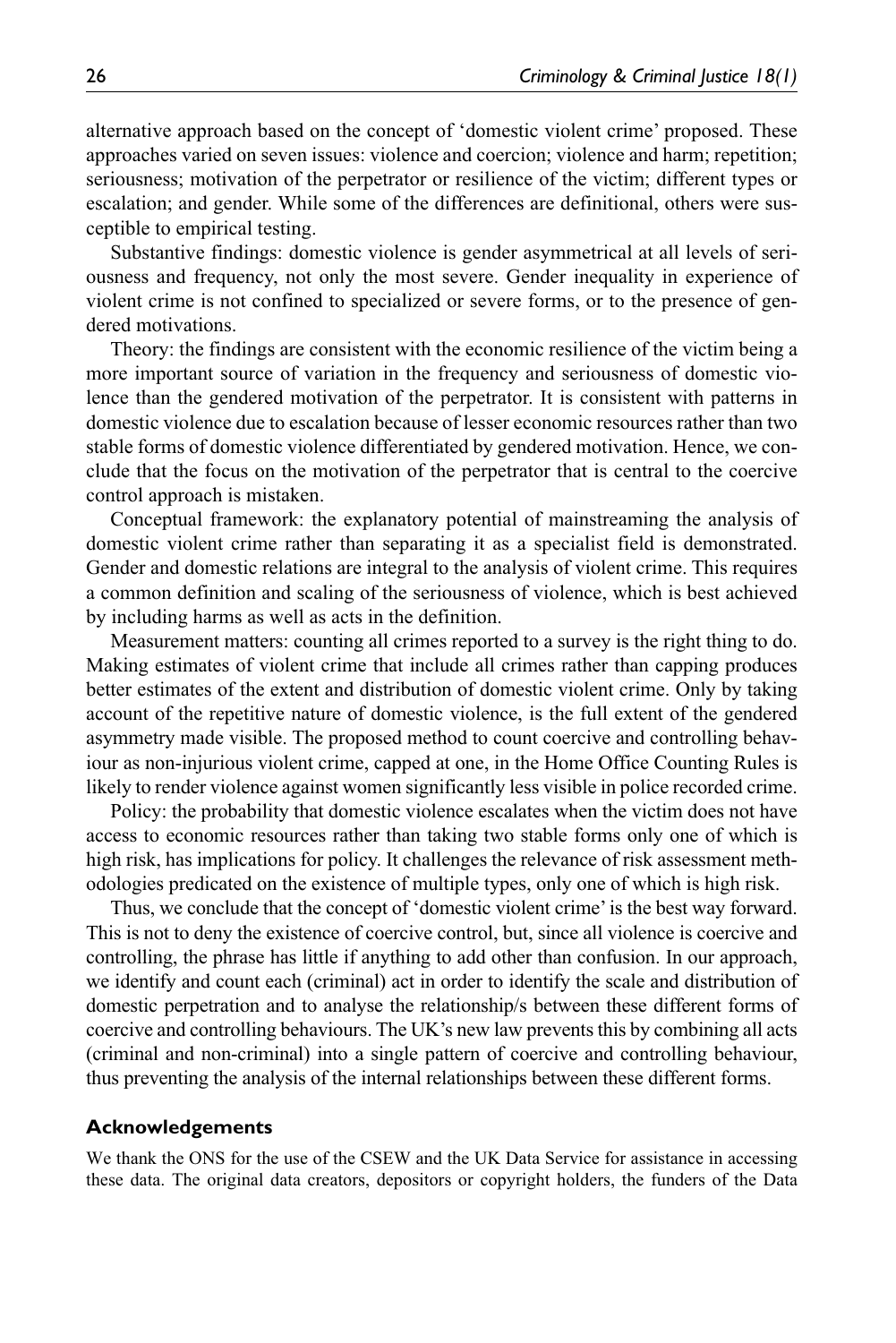Collections and the UK Data Service bear no responsibility for this analysis and interpretation. The data are available from the UK Data Service at [https://discover.ukdataservice.ac.uk/](https://discover.ukdataservice.ac.uk/series/?sn=200009) [series/?sn=200009](https://discover.ukdataservice.ac.uk/series/?sn=200009). The study analysed the CSEW main questionnaire and Victim Form module datasets for consecutive sweeps between 2008/2009 and 2012/2013, downloaded in SPSS, listed as study numbers: SN6367; SN6627; SN6937; SN7252; SN7422. We thank Brian Francis for his engagement with the ideas and statistics in this article as part of our larger programme of joint work in the Violence and Society UNESCO Centre at Lancaster University.

#### **Declaration of Conflicting Interests**

The author(s) declared no potential conflicts of interest with respect to the research, authorship, and/or publication of this article.

#### **Funding**

The author(s) disclosed receipt of the following financial support for the research, authorship, and/ or publication of this article: This work was supported by the Economic and Social Research Council, grant number ES/K002899/1, as part of the Secondary Data Analysis Initiative.

#### **References**

- Archer J (2000) Sex differences in aggression between heterosexual partners. *Psychological Bulletin* 126: 651–680.
- Bureau of Justice Statistics (2013) *National Crime Victimization Survey Instrument Redesign and Testing Project*. Washington, DC: US Department of Justice.
- Dobash RE and Dobash RP (1992) *Women, Violence and Social Change*. London: Routledge.
- Dobash RP, Dobash RE, Wilson M, et al. (1992) The myth of symmetry in marital violence. *Social Problems* 39: 401–421.
- Home Office (2015) Controlling or coercive behaviour in an intimate or family relationship. Available at: [https://www.gov.uk/government/uploads/system/uploads/attachment\\_data/](https://www.gov.uk/government/uploads/system/uploads/attachment_data/file/482528/Controlling_or_coercive_behaviour_-_statutory_guidance.pdf) file/482528/Controlling or coercive behaviour - statutory guidance.pdf.
- Home Office (2016) Home Office Counting Rules for recorded crime: Violence against the person. April. Supplemented in July 2016. Available at: [https://www.gov.uk/government/uploads/](https://www.gov.uk/government/uploads/system/uploads/attachment_data/file/457163/count-violence-august-2016.pdf) [system/uploads/attachment\\_data/file/457163/count-violence-august-2016.pdf.](https://www.gov.uk/government/uploads/system/uploads/attachment_data/file/457163/count-violence-august-2016.pdf)
- Hough M and Mayhew P (1983) *The British Crime Survey: First report*. Home Office Research Study 76. London: Her Majesty's Stationery Office.
- Johnson MP (1995) Patriarchal terrorism and common couple violence. *Journal of Marriage and the Family* 57: 283–294.
- Johnson MP (2008) *A Typology of Domestic Violence*. Boston, MA: Northeastern University Press.
- Kuennen TL (2007) Analyzing the impact of coercion on domestic violence victims. *Berkeley Journal of Gender, Law & Justice* 22(1): 1–30.
- Myhill A (2015) Measuring coercive control. *Violence Against Women* 21(3): 355–375.
- Nazaretian Z and Marolla D (2013) Questioning Canadian crime incident rates. *Canadian Journal of Criminology and Crime Justice* 55: 239–261.
- ONS (2013) *User guide for crime statistics in England and Wales*. Cardiff: ONS.
- Planty M and Langton L (2013) Impact of influential observations on enumeration and variance estimation in the National Crime Victimization Survey. Paper presented at the Federal Committee on Statistical Methodology Conference, Washington, DC, November. Available at: [https://fcsm.sites.usa.gov/files/2014/05/F1\\_Planty\\_2013FCSM.pdf](https://fcsm.sites.usa.gov/files/2014/05/F1_Planty_2013FCSM.pdf).